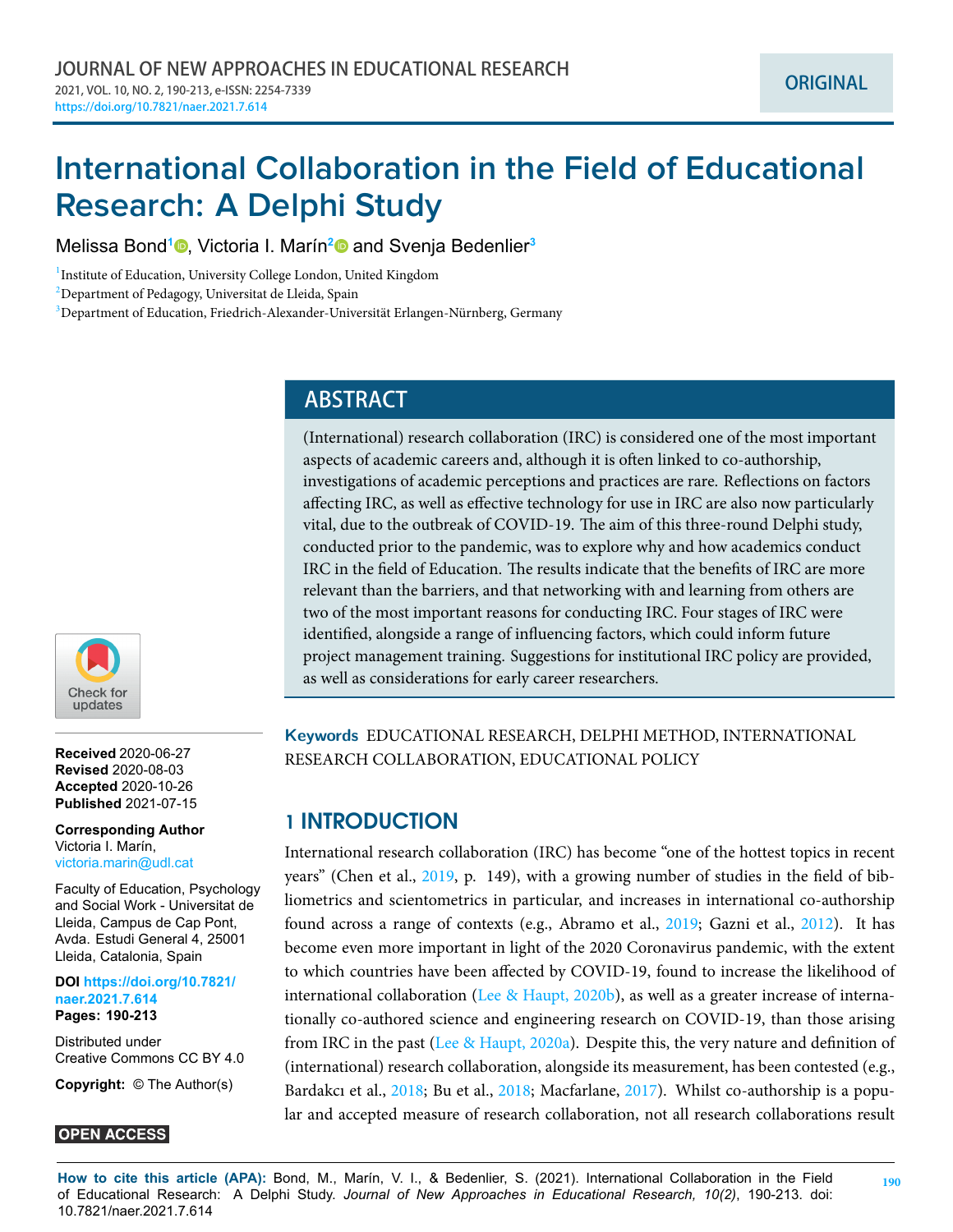in co-authored publications([Chen et al.](#page-19-0), [2019;](#page-19-0) [Kumar & Ratnavelu](#page-21-2), [2016](#page-21-2)); rather, further data needs to be considered alongside co-authorship([Hall et al.](#page-20-1), [2018](#page-20-1); [Kahn,](#page-21-3) [2018\)](#page-21-3), and in particular, studies are required that explore researcher perceptions and practices([DeHart,](#page-19-2) [2017;](#page-19-2) [Henriksen,](#page-20-2) [2018;](#page-20-2) [Wöhlert](#page-23-1), [2020](#page-23-1); [Yemini](#page-23-2), [2019](#page-23-2)).

This article seeks to add to the body of knowledge on IRC, by focusing on researcher perceptions based on self-reported practice in the field of educational research, prior to the COVID-19 pandemic. Whilst co-authored Social Science publications have increased([Gazni et al.](#page-20-0), [2012](#page-20-0); [Henriksen](#page-20-2), [2018\)](#page-20-2), including in the field of Education and Educational Research([Bond, Zawacki-Richter, & Nichols,](#page-19-3) [2019;](#page-19-3) [Henriksen](#page-20-3), [2016](#page-20-3)), the number of publications arising from international collaborations within this field has not increased at quite the same pace [\(Bond & Buntins](#page-18-2), [2018;](#page-18-2) [Kwiek](#page-21-4), [2018](#page-21-4), [2019b](#page-21-5)). Bibliometric data has been shown, however, to underestimate collaboration levels [\(Iglič, Doreian, Kro](#page-20-4)[negger, & Ferligoj](#page-20-4), [2017\)](#page-20-4), due to hidden international collaborations not expressed through co-authorship([Khor & Yu,](#page-21-6) [2016](#page-21-6)). In response to calls for further research on technology use by researchers for collaboration [\(Hall et al.,](#page-20-1) [2018](#page-20-1); [Leahey](#page-21-7), [2016](#page-21-7)), as well as on the costs and challenges of IRC [\(Chen et al.,](#page-19-0) [2019\)](#page-19-0), this article presents the results of a three-round Delphi study, conducted between October 2018 to January 2019, exploring researcher understanding of the reasons, benefits and barriers of collaborating internationally in educational research; a field in need of further exploration in regards to IRC([Wöhlert,](#page-23-1) [2020](#page-23-1)). It will particularly focus on the impact of digitalisation, given the issues previously identified whenusing technology to facilitate international collaboration ([Bukvova](#page-19-4), [2010\)](#page-19-4), as well as the importance of technology for research and collaboration during the COVID-19 pandemic, and will then provide recommendations, to help guide institutions to facilitate IRC.

# **1.1 Literature Review**

Research collaborations, both within and between institutions, are becoming increasingly vital in light of progressively complex societal problems, and the intensely difficult situation arising from the outbreak of COVID-19. Despite collaboration being described as a "very fuzzy" (Katz & Martin, [1997](#page-21-8), p. 8) concept 20 years ago, it is still considered 'elusive' [\(Bar](#page-18-1)[dakcı et al.,](#page-18-1) [2018\)](#page-18-1), 'complex' [\(Bu et al.](#page-19-1), [2018\)](#page-19-1), and 'slippery' [\(Macfarlane](#page-22-0), [2017](#page-22-0)). At the beginning of this study, the authors therefore defined collaboration as the "mutually beneficial relationship between two or more parties who work together toward common goals by sharing knowledge, learning, responsibility, authority and accountability for achieving results" (Crisplin & Larson, 1994, p. 5 as cited in Macfarlane, [2017](#page-22-0), p. 473).

### *1.1.1 Growth of Co-Authorship and IRC*

Co-authorship has increased within a variety of disciplines, including Chemistry([Kato &](#page-21-9) [Ando,](#page-21-9) [2013\)](#page-21-9), Economics([Kuld & O'Hagan,](#page-21-10) [2018](#page-21-10)), Physiotherapy([Remedios & Gummes](#page-22-1)[son](#page-22-1), [2018\)](#page-22-1),and Educational Technology ([Bond et al.,](#page-19-3) [2019](#page-19-3)), as well as across disciplines (e.g. Italy, see Abramo et al., [2019\)](#page-18-0) and regions (e.g. Europe, see Kwiek, [2020a;](#page-21-11) [2020b\)](#page-21-12). How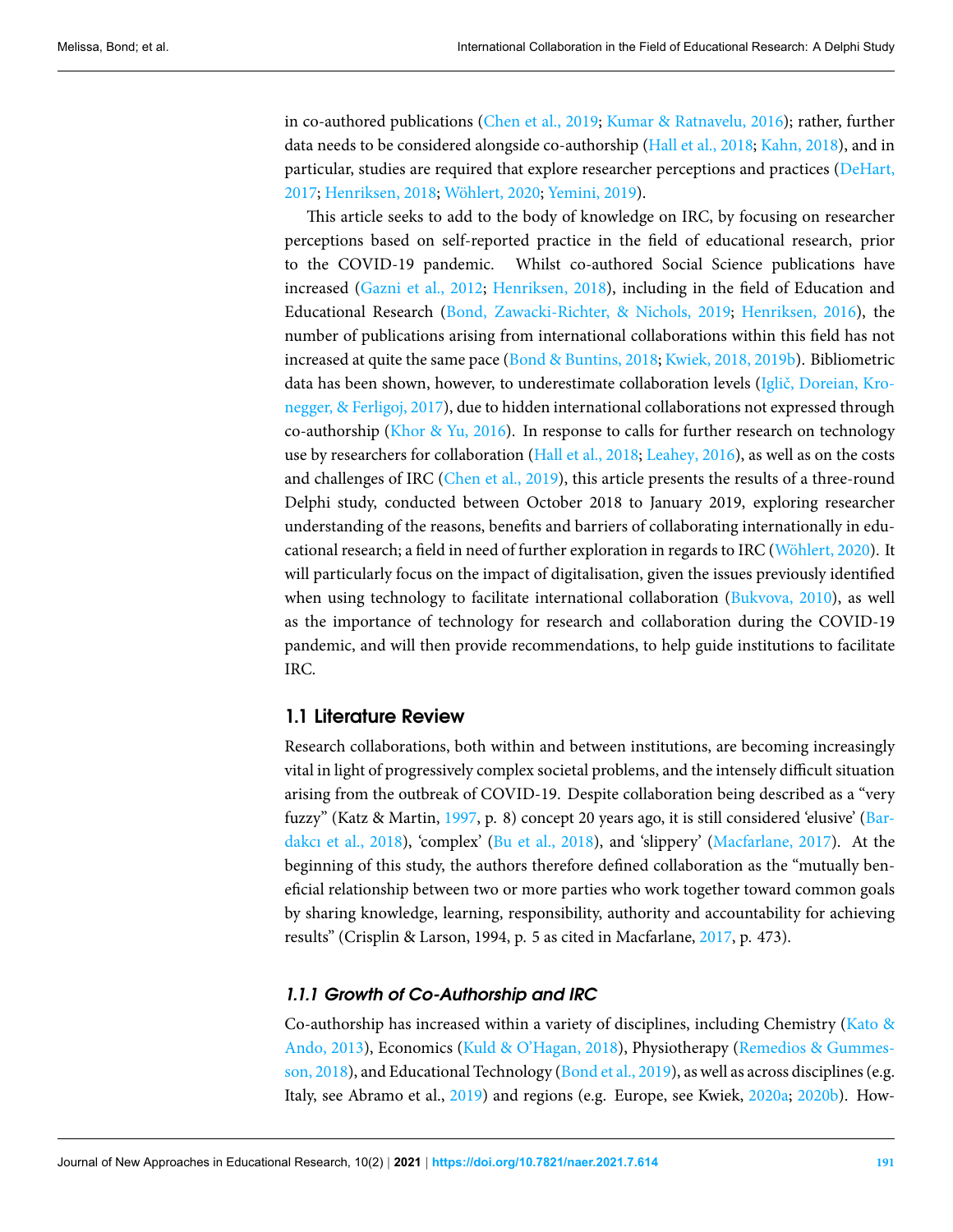ever, there is much disparity in the level of co-authorship between disciplines, with a study of 14 million publications indexed in the Web of Science([Gazni et al.,](#page-20-0) [2012](#page-20-0)) revealing that, whilst 89% of Life Sciences publications were co-authored between 2000 and 2009, only 36% of Social Sciences publications were co-authored during the same period, likely owing to the cost and experimental nature of science([Abramo et al.](#page-18-0), [2019;](#page-18-0) [Kumar](#page-21-13), [2018\)](#page-21-13). Due to this large disparity in co-authorship across disciplines, it has therefore been suggested that it is more appropriate to study IRC within individual research fields [\(Guo, Zhang, &](#page-20-5) [Guo,](#page-20-5) [2016](#page-20-5); [Ponomariov & Boardman,](#page-22-2) [2016](#page-22-2)), hence the focus of this study on the field of Education.

In a study of 21 million publications across all disciplines [\(Waltman, Tijssen, & van](#page-23-3) [Eck](#page-23-3), [2011](#page-23-3)), the average collaboration distance per publication had increased from 334km in 1980 to 1553km in 2009. However, the increases in IRC have been smaller than the general increase in co-authorship([Bond & Buntins](#page-18-2), [2018](#page-18-2); [Kwiek,](#page-21-4) [2018\)](#page-21-4), despite the number of co-authored articles increasing from 30% to almost 70% between 1980-2013([Henriksen,](#page-20-3) [2016\)](#page-20-3). There were also early signs of growth in the field of Education, with a study of 92,820 articles revealing that IRC had grown from 14.1% in 2002 to 21.7% in 2013 [\(Aman & Botte,](#page-18-3) [2017\)](#page-18-3). However, the share of IRC varied greatly from country to country, with Switzerland having the highest proportion of internationally co-authored publications in Europe (48.7%), compared to Turkey (11.1%). A study of 11,046 publications in the field of Educational Technology between 2000-2012([Guo et al.](#page-20-5), [2016\)](#page-20-5) revealed an overall IRC rate of 2.05%, with 95% authored from domestic only collaborations, and 78.82% of publications authored within a single institution.

Another method of analysing international collaboration and communication is through citation analysis. A study by [Marín and Zawacki-Richter](#page-22-3) [\(2019](#page-22-3)) investigated the relationships between Spanish and English-speaking educational technology research communities, through a social network analysis of research published in eight open access journals (3,407 articles). The study found that, whilst Spanish authors cite papers in English language journals, English language studies do not cite studies from Spanish journals, even when published in English. [Marín and Zawacki-Richter](#page-22-3) [\(2019](#page-22-3)) also found that the Spanish research community seems to be more tightly connected, interacting and collaborating amongst themselves, particularly through conferences and social networks.

There has also been some concern that, despite a noted rise in internationally coauthored research in some disciplines during the COVID-19 pandemic([Lee & Haupt,](#page-21-1) [2020a\)](#page-21-1), new IRCs are not necessarily being formed, including within the field of Education [\(Hook & Porter,](#page-20-6) [2020\)](#page-20-6), with developing world collaborations the hardest hit [\(Bui](#page-19-5)[tendijk et al.](#page-19-5), [2020](#page-19-5); [Fry, Cai, Zhang, & Wagner,](#page-19-6) [2020\)](#page-19-6). Given this disparity, and to gain a more nuanced understanding of IRC in the field of Education, further probing into the factors affecting IRC is needed.

# *1.1.2 Factors Affecting IRC*

Whilst IRC and international communication appears to be continuing on during the COVID-19 pandemic, despite differences in location and time zone [\(Bogle,](#page-18-4) [2020\)](#page-18-4), scien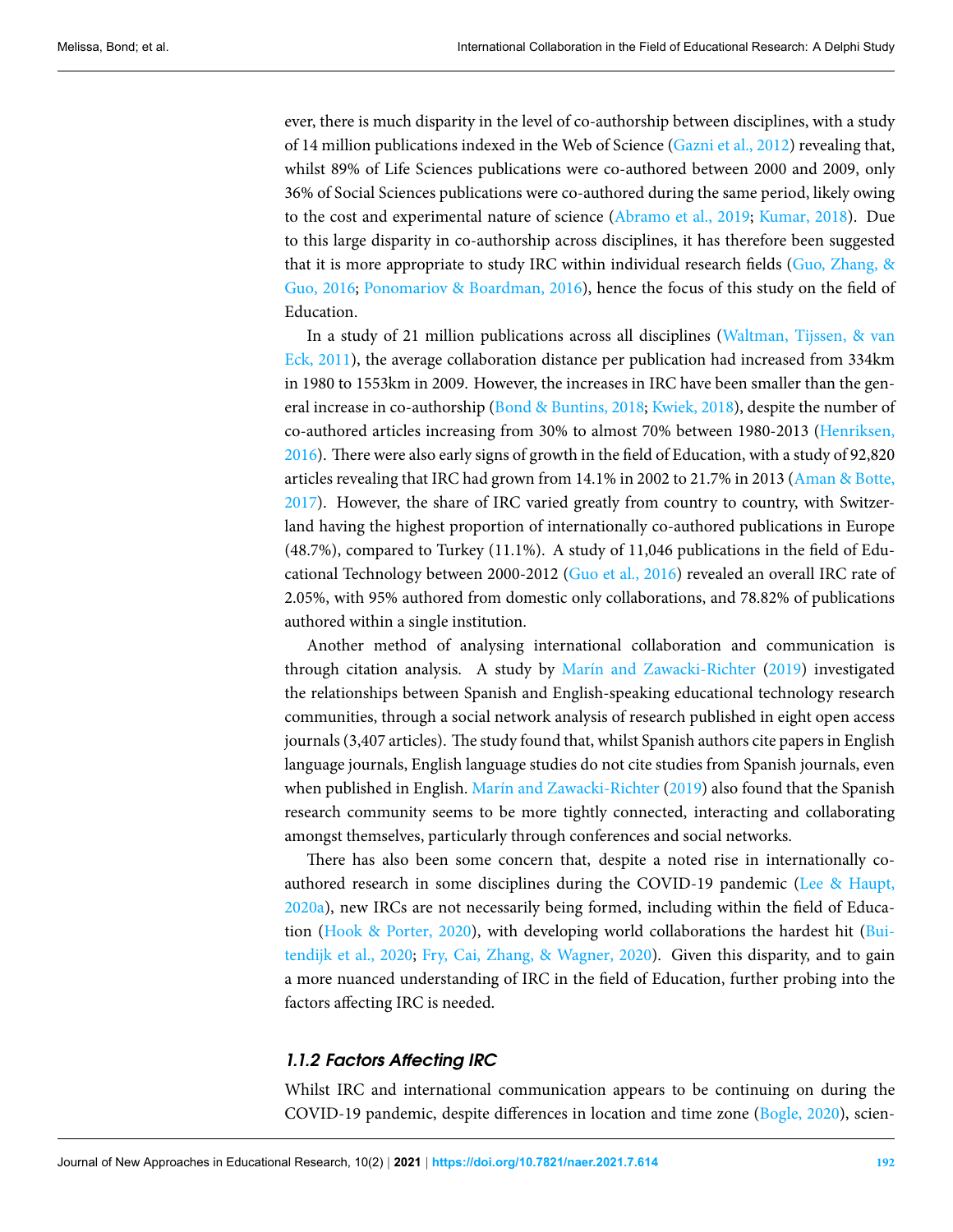tific nationalism and international strain have impacted on the level and depth of IRC that has developed([Lee & Haupt](#page-21-0), [2020b](#page-21-0)). Whilst this has been centred more on funding and authorship in regard to finding a vaccine [\(Stevis & Jakes](#page-23-4), [2020\)](#page-23-4), this has also affected policies and overarching funding sources, which impact on IRC in all fields [\(Baker,](#page-18-5) [2020;](#page-18-5) [Gorska,](#page-20-7) [Korzynski, Mazurek, & Pucciarelli,](#page-20-7) [2020](#page-20-7)). So profound an impact has the pandemic had on IRC, it has prompted a major call by the National Science Foundation for rapid research and grant proposals, to be taken up in 2021 (National Science Foundation, [2020](#page-22-4)) investigating the nature and construct of IRC during this difficult time.

Socio-cognitive and emotional factors relate to the micro level and include trust and social presence, with initial face-to-face meetings found to enable more complex and intense interactions([Ku, Gil-Garcia, & Zhang](#page-21-14), [2016;](#page-21-14) [Wöhlert](#page-23-1), [2020\)](#page-23-1). Researchers who have collaborated before are also more likely to collaborate together again([Fernández, Ferrándiz,](#page-19-7) [& León,](#page-19-7) [2016\)](#page-19-7), with one educational researcher in Yemini's([2019\)](#page-23-2) study likening IRC to cliques in high school and describing it "like Beverley Hills 90210" (p. 9). In a systematic review of 46 transnational collaborations, published between 1994-2016, [Caniglia et al.](#page-19-8)  $(2017)$  $(2017)$  identified two major challenges; institutional policy challenges, at both the national and international levels, and intercultural challenges, such as cultural habits and language barriers [\(Wöhlert,](#page-23-1) [2020\)](#page-23-1), as well as learning habits. Scientists who are more established in their career, tend to decrease their domestic publications, in favour of international collaboration([Abramo et al.,](#page-18-0) [2019\)](#page-18-0), which are also more likely to attract increased citations [\(Adams,](#page-18-6) [2013](#page-18-6); [Aman & Botte](#page-18-3), [2017\)](#page-18-3) and collaborations([Gorska et al.](#page-20-7), [2020](#page-20-7)), therefore career stage is an important consideration.

Aside from these factors, IRC can result in a number of additional challenges. These include work overload([Bardakcı et al.,](#page-18-1) [2018\)](#page-18-1), such as increased administration [\(Katz](#page-21-8) [& Martin,](#page-21-8) [1997](#page-21-8)), confusion over authorship order and attribution [\(Bozeman, Gaughan,](#page-19-9) [Youtie, Slade, & Rimes](#page-19-9), [2016;](#page-19-9) [Bukvova,](#page-19-4) [2010;](#page-19-4) [Yemini](#page-23-2), [2019\)](#page-23-2), and potentially less productivity, particularly as a result of navigating differing work cultures [\(Abramo et al.,](#page-18-0) [2019;](#page-18-0) [Yemini,](#page-23-2) [2019\)](#page-23-2).

### *1.1.3 Benefits of IRC*

Despite the challenges that IRC can present, there are many benefits, including a wider network [\(Katz & Martin,](#page-21-8) [1997;](#page-21-8) [Yemini,](#page-23-2) [2019\)](#page-23-2) and an increased likelihood of collaborating with multiple authors in the future([Aksnes, Frølich, & Slipersæter,](#page-18-7) [2008;](#page-18-7) [Kumar & Rat](#page-21-2)[navelu](#page-21-2), [2016](#page-21-2)). Articles involving international collaboration have been found to receive increased citations([Abramo et al.](#page-18-0), [2019;](#page-18-0) [Adams](#page-18-6), [2013](#page-18-6); [Fu et al.](#page-20-8), [2012\)](#page-20-8), although an investigation into twenty years of Chemistry research did find that researchers with a mixture of domestic and international papers outperformed those with only international papers([Kato](#page-21-9) [& Ando,](#page-21-9) [2013\)](#page-21-9). Despite this, it has been found that the number of researchers collaborating domestically in Poland is higher than the percentage of those who only collaborate domestically([Kwiek,](#page-21-11) [2020a](#page-21-11)), thus indicating that the performance of researchers with only internationally authored papers may still be better off.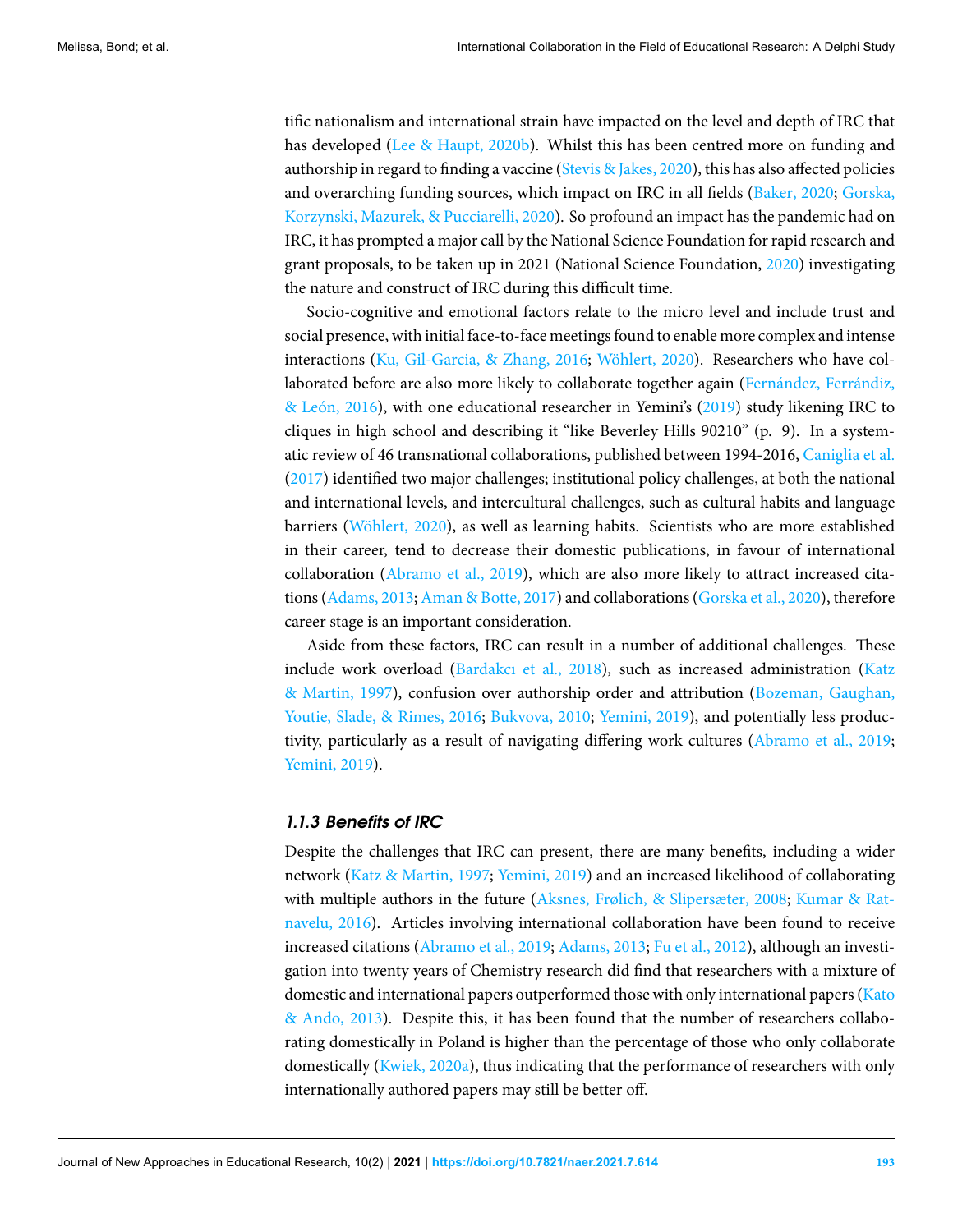IRC enables researchers to share resources and costs between institutions [\(Abramo et](#page-18-0) [al.,](#page-18-0) [2019](#page-18-0); [Bogle,](#page-18-4) [2020](#page-18-4); [Niederkrotenthaler et al.](#page-22-5), [2020\)](#page-22-5), as well as knowledge and skills [\(Katz](#page-21-8) [& Martin,](#page-21-8) [1997;](#page-21-8) [Melin,](#page-22-6) [2000\)](#page-22-6), which can therefore lead to increased productivity([Bote,](#page-19-10) [Olmeda-Gómez, & de Moya-Anegón](#page-19-10), [2013;](#page-19-10) [Bothwell](#page-19-11), [2019;](#page-19-11) [Hall et al.](#page-20-1), [2018\)](#page-20-1) and improved research quality [\(Kumar & Ratnavelu](#page-21-2), [2016;](#page-21-2) [Mali, Pustovrh, Cugmas, & Ferligoj,](#page-22-7) [2018\)](#page-22-7). Collaborating with international colleagues has been shown to improve university quality indices [\(Aldieri, Kotsemir, & Vinci,](#page-18-8) [2018;](#page-18-8) [Times Higher Education](#page-23-5), [2019](#page-23-5)), which can also increase a researcher's chances of receiving both internal and external funding([Zhou](#page-23-6) [& Tian](#page-23-6), [2014](#page-23-6)).



Figure1 Factors affecting IRC, structure adapted from Bond and Bedenlier ([2019,](#page-18-9) p. 4)

IRC has been found to be particularly crucial since the outbreak of COVID-19; not only has IRC been critical within scientific and medical fields (see e.g. John et al., [2020\)](#page-20-9), but the importance of inter-disciplinary teams is being increasingly recognised for helping work towards combating the effects of the disease [\(Queen's University Belfast](#page-22-8), [2020](#page-22-8)).

### *1.1.4 Technology Used in IRC*

Whilst the self-ethnography by [Hoffman et al.](#page-20-10) ([2014\)](#page-20-10) astutely points out that "there is not a magic solution that different people (in different generations, countries, cultures, disciplines, institutional settings, career stages) can adhere to, in using different combinations of ICT tools to communicate" (p. 490), there are some tools that have been found to be more effective in IRC. In a Kenyan study [\(Muriithi, Horner, Pemberton, & Wao](#page-22-9), [2018\)](#page-22-9), phone, email and face-to-face meetings were the most common, with poor internet connectivity and technical support prohibitive factors. [Ynalvez and Shrum](#page-23-7) ([2011\)](#page-23-7) found that diversity of email use was more strongly associated with increased network size, and email intensity predicted involvement in IRC in a South African study([Sooryamoorthy & Shrum,](#page-23-8) [2007\)](#page-23-8),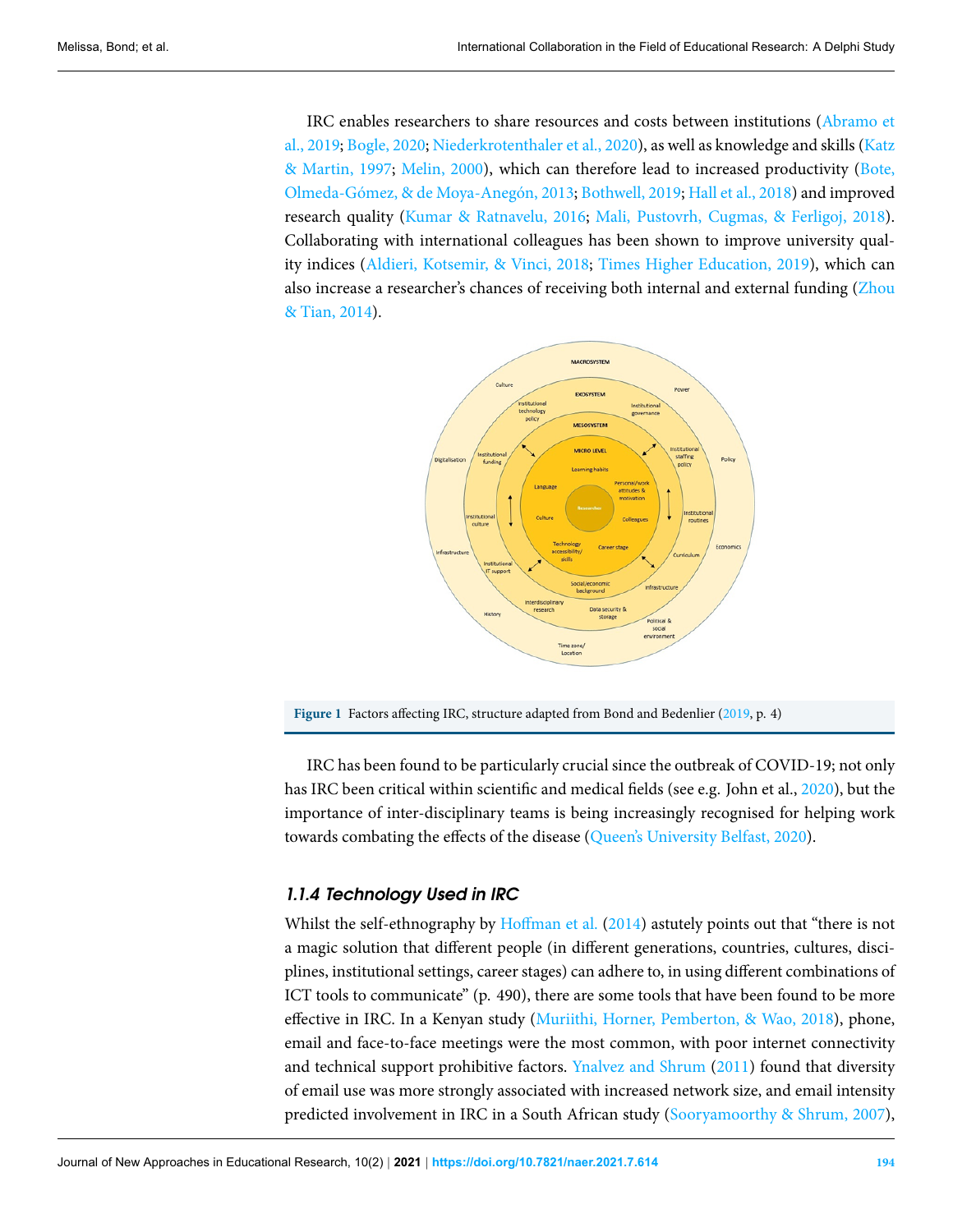although email use alone was found insufficient in a French and English collaboration([Jon](#page-20-11)[sen et al.](#page-20-11), [2013](#page-20-11)). Using emails and other asynchronous technology can provide researchers with take-up time, to absorb and re-read information, which is especially useful in multilanguage research teams([Wöhlert,](#page-23-1) [2020](#page-23-1)). However, [Berthoud and Gliddon](#page-18-10) [\(2018](#page-18-10)) explored the use of wikis in collaborative projects and found that, whilst it did aide collaboration, ongoing technical problems hindered its use, with the requirement for sufficient training prior to its use a key need identified.

In a study of 95 Turkish academics from 34 institutions, [Bardakcı et al.](#page-18-1) [\(2018\)](#page-18-1) found that most researchers use asynchronous social networks, such as Academia.edu, Google Scholar and ResearchGate, but that very few use them for communication or for collaborative knowledge building, with some researchers in [Hoffman et al.](#page-20-10) ([2014](#page-20-10)) study finding ResearchGate overwhelming for collaboration, despite its benefits for IRC, particularly during the initial phase of building a research team [\(Gorska et al.,](#page-20-7) [2020](#page-20-7)). A case study of academic social network site use in Japan([Mason](#page-22-10), [2020\)](#page-22-10) also found that usage was rank dependent, with the likelihood decreasing as researchers moved to more senior positions. In a qualitative meta-synthesis of 68 studies investigating scientific collaboration using social networking sites (SNS) [\(Salinas & Marín,](#page-22-11) [2019\)](#page-22-11), the authors explored the role of academic and general SNS for academic collaboration, including IRC. The findings showed that only one study mentioned IRC as one of the benefits of SNS and that most of the studies were more focused on how to build reputation and alternative ranking systems, rather than the individual and collective practices and new ways of academic communication in research (Salinas & Marín, [2019,](#page-22-11) p. 108). Technology use in IRC had, however, also been found to play only a minor role in pre-COVID-19 times, with some research groups preferring to discuss issues in face-to-face settings [\(Ku et al.,](#page-21-14) [2016](#page-21-14)). There are also still considerable challenges when using ICT in IRC, such as researcher and institution levels of technical readiness, the change to online environments where trust building might be difficult, security, and group coordination [\(Bukvova,](#page-19-4) [2010](#page-19-4); [Stokols, Misra, Moser, Hall, & Taylor](#page-23-9), [2008;](#page-23-9) [Wöhlert,](#page-23-1) [2020\)](#page-23-1). The ability of researchers and conferences to switch to online ways of collaborating and working as a result of the COVID-19 pandemic, has sparked a "renewed recognition of the value of distance learning" [\(Bogle,](#page-18-4) [2020](#page-18-4)) and the use of technology for IRC, such as video conferencing, "becoming the norm…in spite of time zone differences".

Therefore, when this research study was first conceptualised in 2018, further investigation of how technology is used in IRC (effectively) was needed([Leahey,](#page-21-7) [2016\)](#page-21-7), and this is perhaps arguably even more vital now, given current working conditions in most countries around the world today.

# **2 MATERIAL AND METHODS**

Against this background, the main research question for this study was: *How does international academic research collaboration occur in the field of Educational Research?* The following sub-questions were also posed:

1. How do education researchers understand 'international research collaboration'?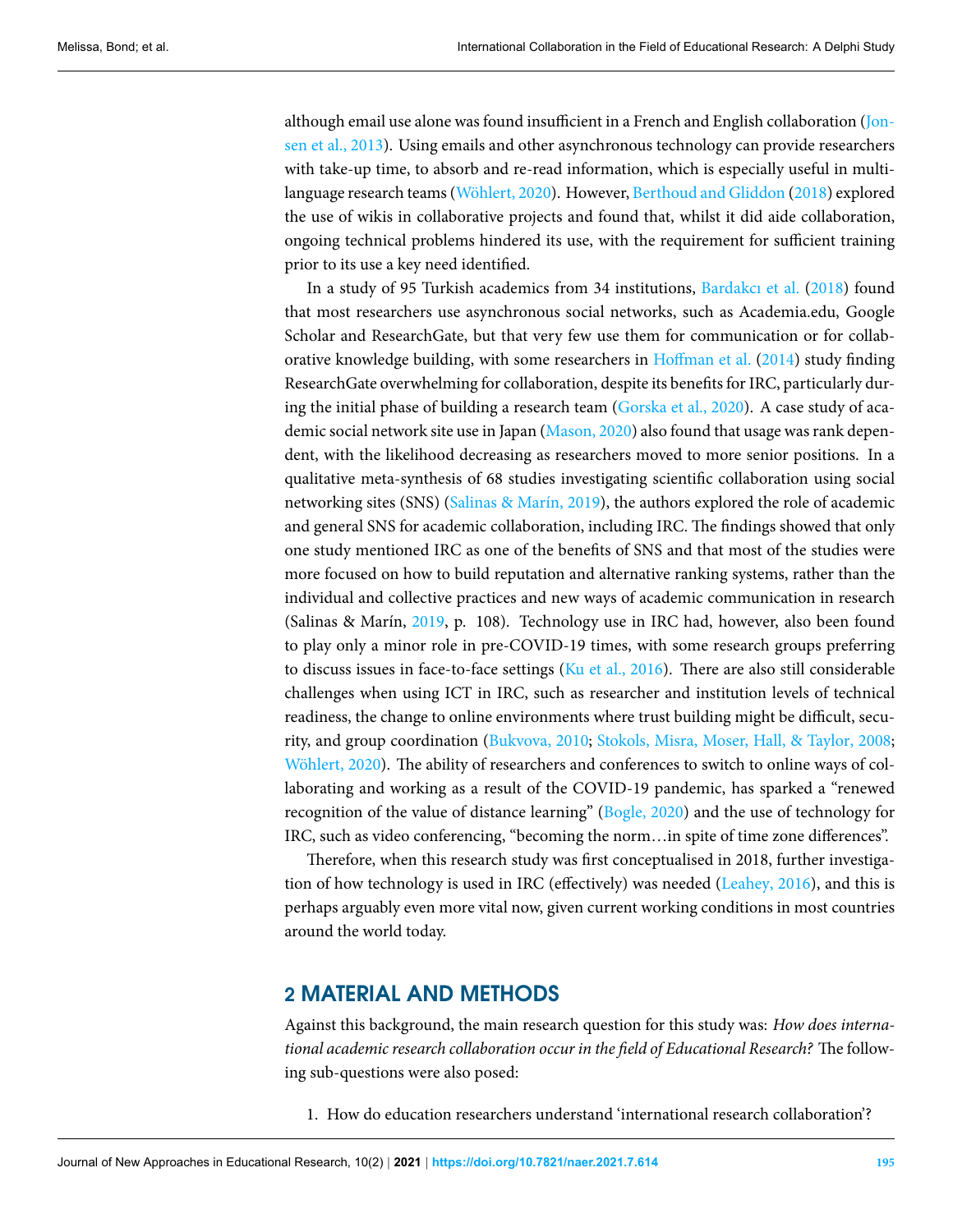- 2. What first and second-order reasons do educational researchers have to conduct international research collaboration?
- 3. What stages do educational researchers consider in the process of international research collaboration and what kinds of technology are implemented in each of them?
- 4. What do educational researchers consider as the first and second-order benefits and barriers of international research collaboration?

# **2.1 Delphi Method and Survey Instrument**

In order to elicit educational researchers' perspectives and experiences of IRC, we conducted a Delphi study, following the method of [Fake](#page-19-12) ([2018\)](#page-19-12). [Linstone and Turoff](#page-21-15) [\(2002](#page-21-15)) describe it as "a method for structuring a group communication process so that the process is effective in allowing a group of individuals, as a whole, to deal with a complex problem" (p. 3). [Hsu and Sandford](#page-20-12) ([2007\)](#page-20-12) describe the main features of this technique as being an iterative one, including several rounds of questioning experts on a specific topic –whilst keeping their identity from each other to avoid bias, through which consensus on the topic or question is eventually reached. Experts for participation are chosen based on their intimate and extended knowledge of the topic in question. Characteristics of the Delphi technique are anonymity, controlled feedback from the interaction, an assessment of the group view, an opportunity for individuals to revise their opinions, and the statistical group response([Okoli & Pawlowski](#page-22-12), [2004](#page-22-12); [Yousuf,](#page-23-10) [2007\)](#page-23-10).

In this Delphi study, three rounds of two weeks each were conducted. In Round One, an online survey was sent to participants via Lime Survey, which contained three sections following the agreement to participate: demographic information, IRC experience, and Delphi questions, which were directly related to the study research questions (see Appendix B).The results of Round One were then used in the second round, to help gain consensus on the definition of IRC and the other questions, with some combined due to their similarity. The objective of the second round was, therefore, that experts positioned themselves regarding the previously brainstormed items. A 10-point Likert-scale was used to assess this consensus, with 1 being *absolutely disagree*, and 10 *completely agree*. Each item also had an open text box to add additional comments, if needed.

The main aim of Round Three was to reach consensus about the relevance or lack of importance of the different items presented in Round Two. This Round Three survey also included the anonymous mean and standard deviation scores for each of the items (without consensus) of the Delphi questions, so that participants could reflect upon their own responses.

### **2.2 Panel Description**

The selection of the experts in this study was based on their involvement as a member of the editorial board of four of the top Education & Educational Research journals (*Review of Educational Research, Computers & Education, Internet and Higher Education,* and *Educational Research Review*), according to impact factor in the Social Sciences Citation Index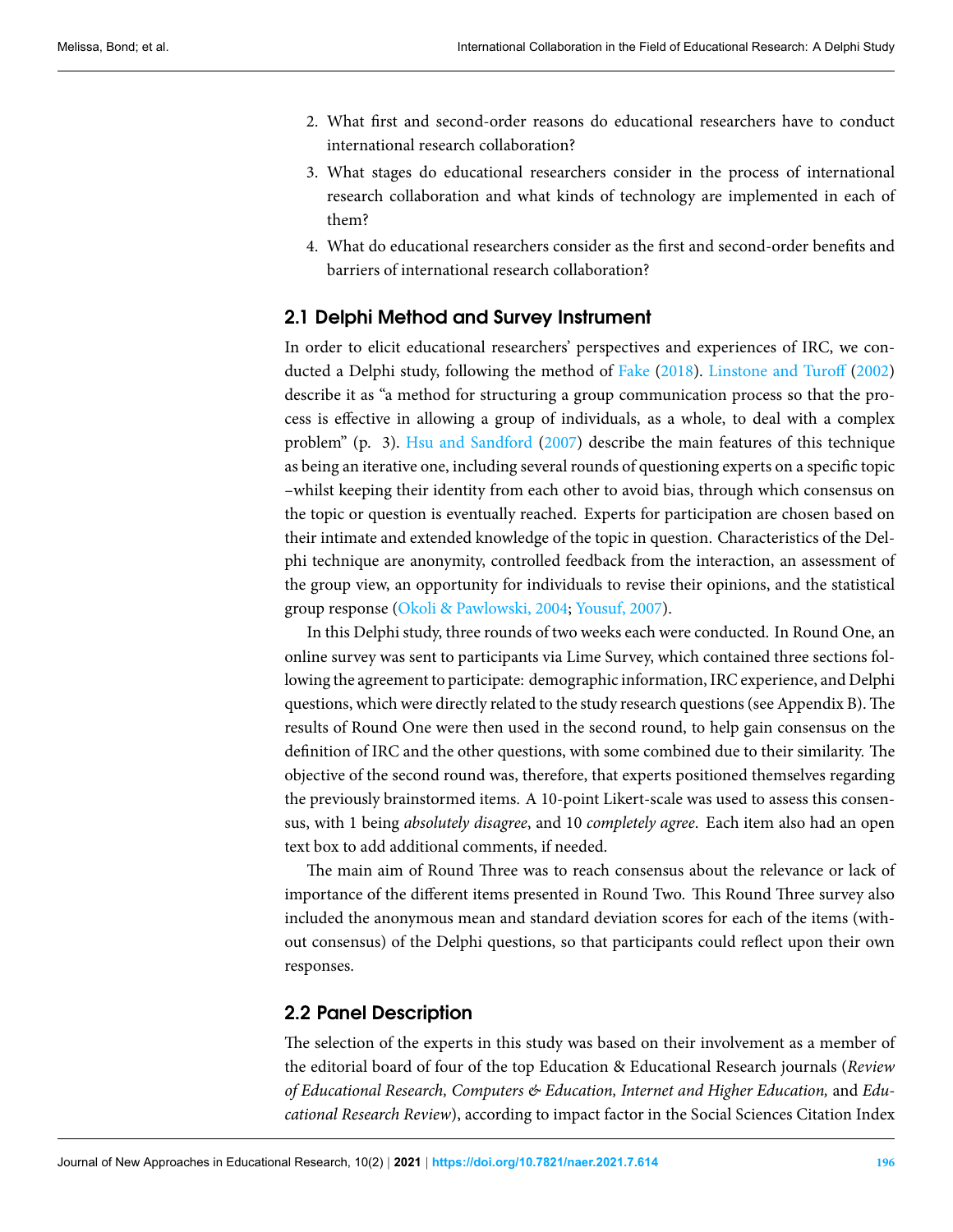2017. We posited that these academics were senior experts in educational research and, due to the prestige and international reach of the journals [\(Tight,](#page-23-11) [2018\)](#page-23-11), they were likely to have expertise in IRC. To make sure that this latter was the case, we included a question regarding IRC within the second section of the questionnaire to consider the general expert competency in IRC, which allowed us to continue with experts that actually had IRC experience. We also reasoned that editorial boards of international journals would include researchers from a variety of institutions and countries, which could help reduce the "potential bias associated within institutional cultures and structures" (Muriithi et al., [2018,](#page-22-9) p. 90).

To further validate the journals selected, the authors conducted an analysis of all articles published from 2015-2019 (*n* = 1353). Of these, 920 (68.0%) were domestic only publications, that is written by authors from institutions within the same country, 277 (20.5%) were international (articles that included authors from at least two different countries), and a mere 156 articles (11.5%) were solo authored. The *Internet and Higher Education* had the highest percentage of IRC articles (26.2%, *n* = 38), with the *Review of Educational Research* the lowest (14.4%,  $n = 19$ ). The rate of IRC is very similar to previous studies that have been conducted in the field of education research (e.g., Aman & Botte, [2017\)](#page-18-3), and therefore the choice of journals was deemed appropriate.

Of the 183 experts who were invited to participate via email in October 2018, 23 voluntarily agreed to participated in the first round of the study. Whilst the number of participants dropped to 17 in the second round and 14 in the third round, panels of 10-18 experts are recommended in Delphi studies [\(Okoli & Pawlowski](#page-22-12), [2004\)](#page-22-12), as "Delphi group size depends on group dynamics rather than statistical power" (O'Neill et al., [2011](#page-22-13), p. 941). We could venture that most of the invited experts in the first place did not have much experience in international collaboration, being closer to the low percentage of international publications observed in the journals in the field, and therefore, did not take part in the study.

Background information of the experts participating in the study was collected in Round One (see Table [1](#page-8-0)). The average age of the experts was 56.5 years (min. 28 and max. 96) and the mean of years of experience after completing a PhD was 19.3. The language of communication for IRC was English for all participants, although two experts also mentioned Dutch, and Italian, Japanese and German were also each mentioned once. Most of the participants were born in the country where they currently work (see Table [2\)](#page-8-1), although some of them have previously changed their country of affiliation  $(n = 10)$ . Interestingly enough, most of the affiliated institutions do not have an IRC policy (60.9%).

Concerning international co-authors,  $43.5\%$  ( $n = 10$ ) of the experts have partners in five or more different countries,  $34.8\%$  ( $n = 8$ ) between 2 and 4 countries,  $17.4\%$  ( $n = 4$ ) in only one country, and  $4.3\%$  ( $n = 1$ ) have no international partners.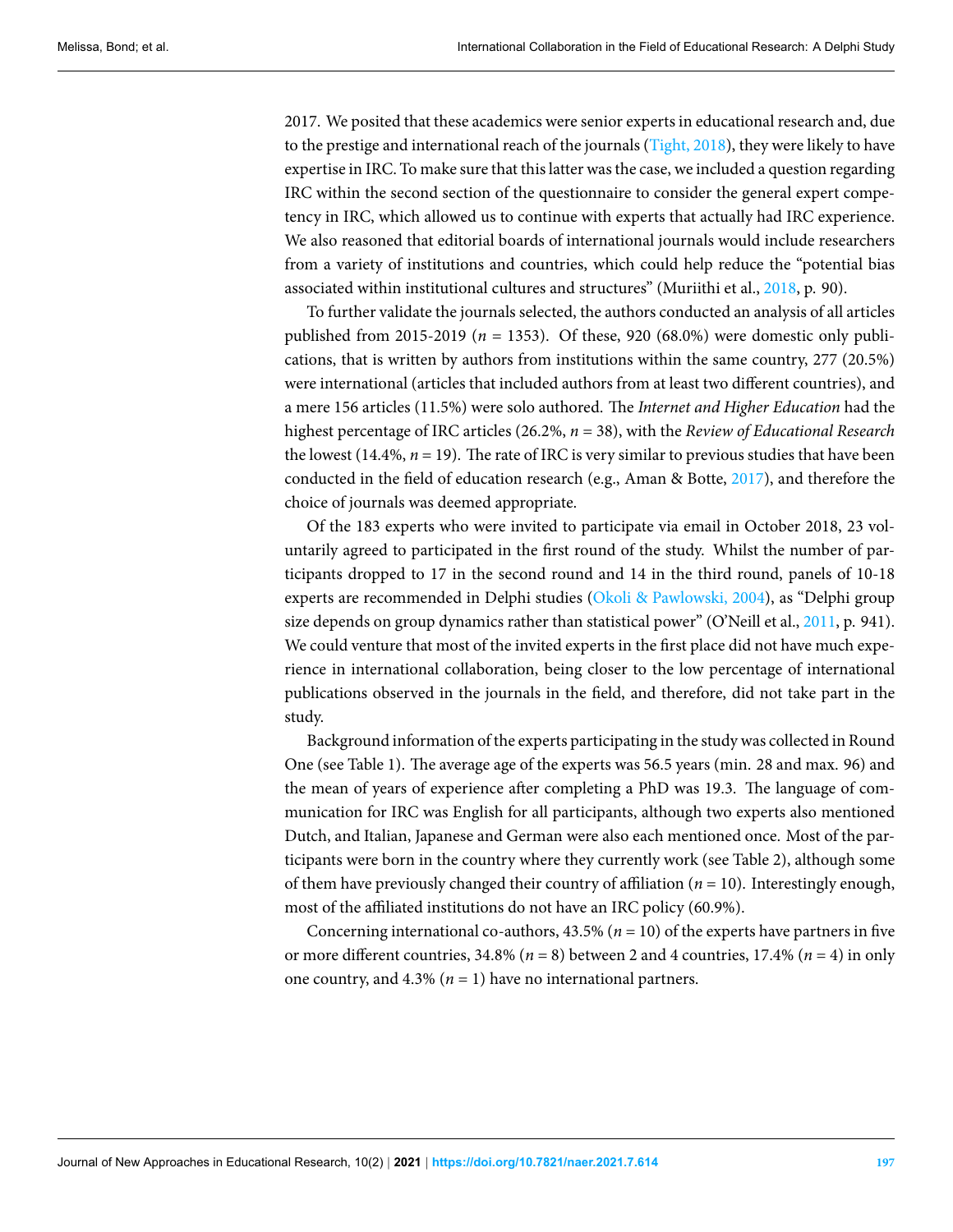<span id="page-8-0"></span>

|  |  |  | Table 1 Background data of panel experts |
|--|--|--|------------------------------------------|
|--|--|--|------------------------------------------|

| <b>Background Information</b>                                             | Options                           | $\boldsymbol{f}$ | $\%$   |
|---------------------------------------------------------------------------|-----------------------------------|------------------|--------|
| (1) Gender                                                                | Female                            | 10               | 43.48% |
|                                                                           | Male                              | 12               | 52.17% |
|                                                                           | Prefer not to say                 | $\mathbf{1}$     | 4.35%  |
| (2) Position                                                              | Professor                         | 12               | 52.17% |
|                                                                           | <b>Associate Professor</b>        | 3                | 13.04% |
|                                                                           | Professor Emeritus                | $\mathbf{1}$     | 4.35%  |
|                                                                           | Research Fellow                   | $\overline{4}$   | 17.39% |
|                                                                           | Head of School/Research Institute | $\overline{2}$   | 8.70%  |
|                                                                           | <b>Associate Provost</b>          | $\mathbf{1}$     | 4.35%  |
| (3) PhD holder                                                            | Yes                               | 22               | 95.65% |
|                                                                           | No                                | $\mathbf{1}$     | 4.35%  |
| (4) Articles co-authored                                                  | $0 - 5$                           | 10               | 43.48% |
|                                                                           | $5 - 10$                          | 5                | 21.74% |
|                                                                           | $10-15$                           | $\mathbf{1}$     | 4.35%  |
|                                                                           | More than 15                      | 7                | 30.43% |
| (5) Institution of affiliation has policy for international collaboration | N <sub>o</sub>                    | 14               | 60.87% |
|                                                                           | Expected/Encouraged/Recommended   | 6                | 26.09% |
|                                                                           | Yes                               | $\overline{2}$   | 8.70%  |
|                                                                           | Do not know                       | $\mathbf{1}$     | 4.35%  |
| (6) Years of research experience after PhD                                | $0 - 5$                           | 3                | 13.04% |
|                                                                           | $6 - 10$                          | $\mathbf{1}$     | 4.35%  |
|                                                                           | $11 - 15$                         | 6                | 26.09% |
|                                                                           | $16 - 20$                         | 6                | 26.09% |
|                                                                           | $21 - 25$                         | $\mathbf{0}$     | 0.00%  |
|                                                                           | $26 - 30$                         | $\mathbf{1}$     | 4.35%  |
|                                                                           | $35 - 40$                         | 3                | 13.04% |
|                                                                           | More than 40                      | $\overline{2}$   | 8.70%  |
|                                                                           | Did not respond                   | $\mathbf{1}$     | 4.35%  |

<span id="page-8-1"></span>

|  | Table 2 Experts' continent of birth and current affiliation |  |
|--|-------------------------------------------------------------|--|
|--|-------------------------------------------------------------|--|

|                       | <b>Continent of birth</b> |         | <b>Continent of affiliation</b> |         |
|-----------------------|---------------------------|---------|---------------------------------|---------|
| Continent             |                           | %       |                                 | %       |
| North America (US)    | 6                         | 26,09%  | 9                               | 39.13%  |
| Europe                | 12                        | 52,17%  | 9                               | 39.13%  |
| Africa (South Africa) | $\overline{2}$            | 8,70%   | $\overline{2}$                  | 8.70%   |
| Australia/Oceania     |                           | 4,35%   | 3                               | 13.04%  |
| Asia                  |                           | 4,35%   | $\mathbf{0}$                    | 0.00%   |
| N/A                   |                           | 4,35%   | $\mathbf{0}$                    | 0.00%   |
| <b>TOTAL</b>          | 23                        | 100,00% | 23                              | 100.00% |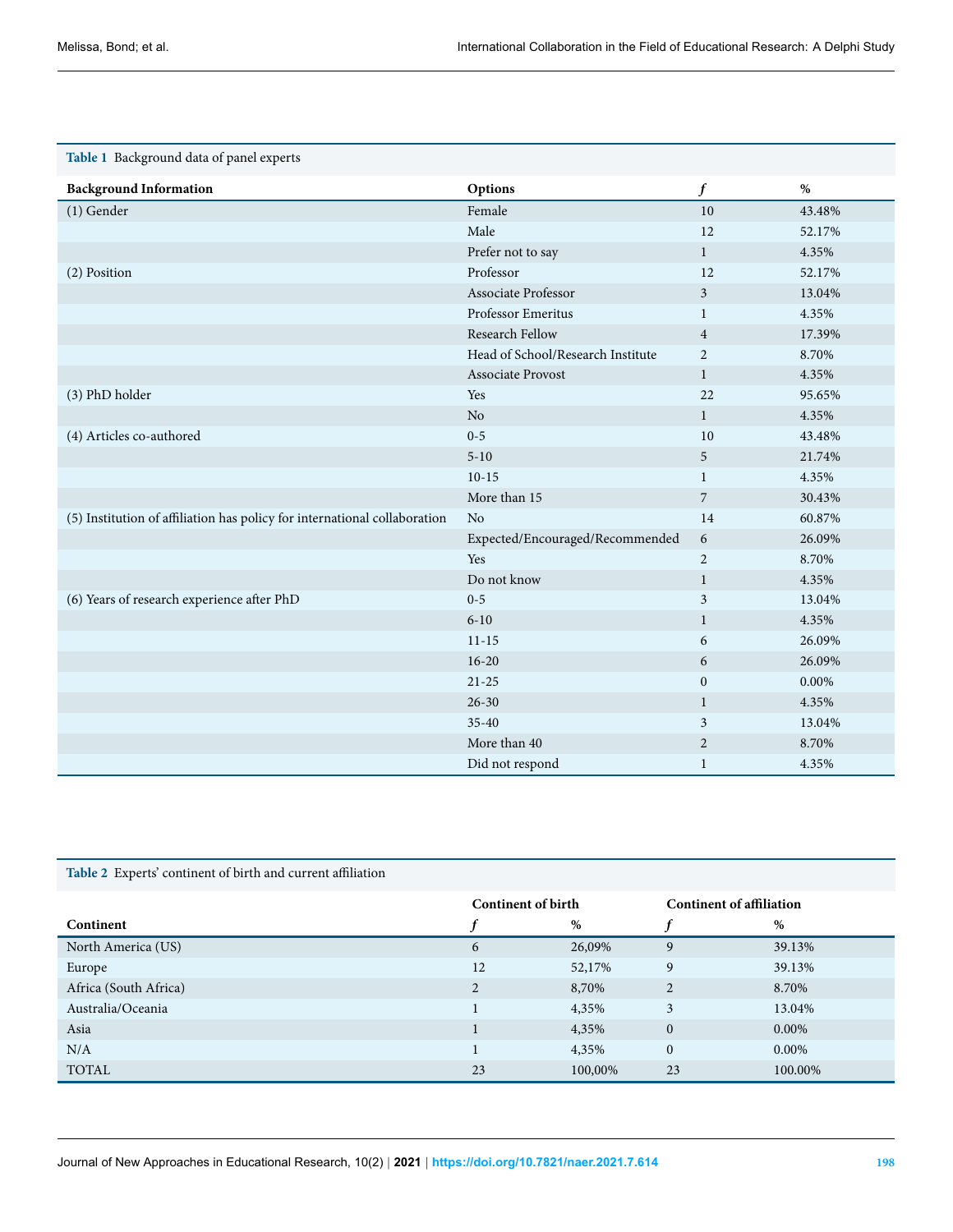# **3 RESULTS**

# **3.1 Definition of IRC**

The definition of IRC, resulting from a synthesis of answers from the first round, reached broad agreement consensus ( $M= 8.94$ ,  $SD = 0.966$ ):

International research collaboration involves researchers from different countries, cooperating on small to large-scale funded or non-funded projects, which can involve discussing ideas, presenting at conferences, preparing grant proposals, conducting comparative research, and writing joint scholarly publications between team members.

However, some interesting remarks were made, such as that the definition was very broad or whether including "small to large scale" or "funded and non-funded" was necessary. Other experts commented that IRC is not necessarily comparative, and alternatively suggested, "conducting joint research or conducting research". Another remark was directed at the number of elements that should be considered to be IRC (several of them, at least two). An adapted version of the definition was therefore included in the second round, and again reached broad agreement consensus ( $M = 8.86$ ,  $ST = 0.663$ ):

International research collaboration involves researchers from different countries, cooperating on research projects, which involve two or more of these activities: discussing ideas, presenting at conferences, preparing grant proposals, conducting joint research, and/or writing joint scholarly publications between team members.

Some experts highlighted further aspects to consider, e.g. who is responsible for joint research, the relation between projects and funding and the informal character of research collaborations, as well as the intentionality of IRC.

# **3.2 Reasons for Conducting IRC**

The experts were asked in Round One what their reasons have been/are for undertaking IRC and the answers were aggregated into fourteen different responses (see Table [3\)](#page-10-0). The reasons that reached strong agreement consensus in Round One, and which are therefore considered first-order reasons for conducting IRC, were:

- having shared interests
- to learn from others
- sharing and exploring different ideas and multiple perspectives
- challenging own ideas

Other statements remained relatively controversial, potentially due to referring to one's personal experiences, perceptions and context. Participants were then asked to rank them in Rounds Two and Three, in order to see if further consensus could be reached. Although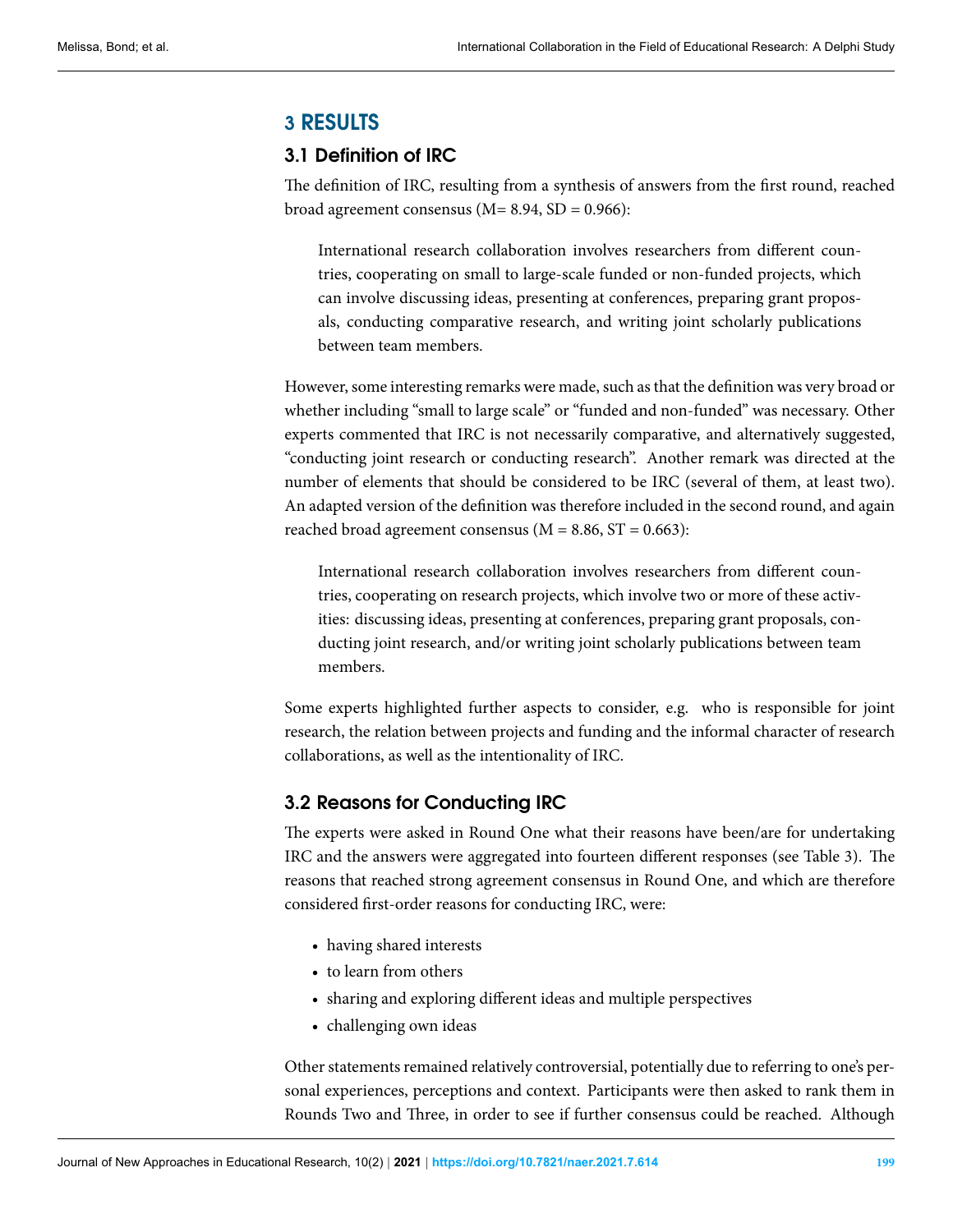<span id="page-10-0"></span>there were still items where the consensus was not clear, due to the high standard deviation, we can consider that *networking with others*, *admiration of the work of international colleagues*, *more interesting research questions* and *"international collaboration is fun"* as second-order reasons to conduct IRC. Reasons such as *flexible choice of collaborators*, *enhanced reputation and prestige for the own institution and career*, *access to data*, *acquisition of funding* and *international travel* are considered as not highly influential or relevant. Some of the experts' comments that bring light to those choices and contribute to the discussion can be observed in Appendix A.

#### **Table 3** Reasons for conducting IRC

|                                                                  | Round Two |           | <b>Round Three</b> |           |
|------------------------------------------------------------------|-----------|-----------|--------------------|-----------|
| Item                                                             | M         | <b>SD</b> | M                  | <b>SD</b> |
| Networking with others                                           | 7.71      | 1,53      | 7,29               | 1,72      |
| Flexible choice of collaborators                                 | 6,59      | 2,69      | 6,86               | 1,74      |
| Admiration of the work of international colleagues               | 7.71      | 2,02      | 7,14               | 2,17      |
| Enhanced reputation and prestige for my organisation/institution | 5,47      | 2,47      | 6,29               | 2,23      |
| Enhanced reputation and prestige for one's own career            | 6,35      | 2,95      | 6,36               | 2,13      |
| Access to data                                                   | 6,29      | 2,66      | 5,93               | 1,97      |
| Acquisition of funding                                           | 6.59      | 2,91      | 6,21               | 1,92      |
| International travel                                             | 5,47      | 3,35      | 4,71               | 2,33      |
| More interesting research questions                              | 7.29      | 2,46      | 7,86               | 1,46      |
| "International collaboration is fun"                             | 7,24      | 2,75      | 7,00               | 1,92      |

# **3.3 Stages of IRC**

Consensus was largely achieved in Round One regarding the appropriateness of the stages of international collaboration ( $M = 8.06$ , SD = 1.519), which were:

- 1. Initiation: Meeting face-to-face or online, exchanging first ideas and discussing interests
- 2. Design: Refining the research problem, developing a procedure for conducting the research, distributing tasks
- 3. Execution: Collecting and analysing data, possibly in different countries, and writing up the results
- 4. Dissemination: Submitting and revising the manuscript, joint publications.

However, one expert pointed out as missing steps: data analysis, articulating findings and thinking about implications, which could also be understood as being an integral part of stage 3.

# **3.4 Technology Use in IRC**

Experts were also asked in Round One which technological solutions for IRC are offered by their institution and whether they are used, with 19 participants (83%) reflecting upon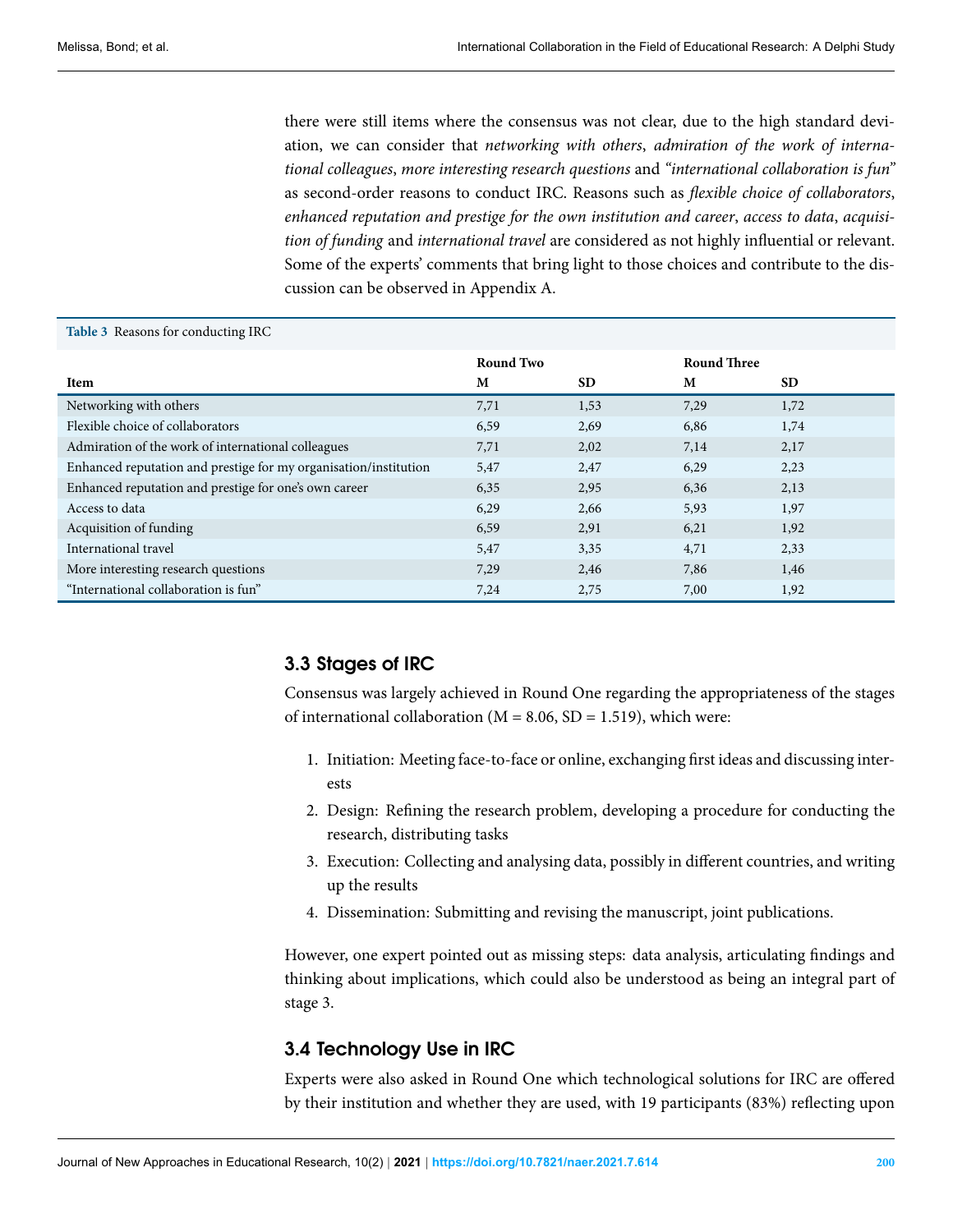their use of technology (see Table [4\)](#page-11-0). One of the experts commented that "communication cuts across [all] stages" of IRC, with email being the predominant form of communication mentioned, followed by videoconferencing, with Zoom and Skype the most frequently mentioned, although Adobe Connect and WhatsApp were also used.

Most of the panel members reported the provision of institutional technology services, such as cloud storage or video conference applications, with one expert commenting that "video provides a shared non-linguistic tool". However, difficulties of working with those services were also mentioned; the services being sometimes considered rudimentary, unstable or not reliable enough. Despite this, due to the new GDPR (General Data Protection Regulation), researchers residing in Europe are required to use institution-specific tools, instead of external services. Use of third-party services (e.g., Dropbox, Transfer, Google Docs) was also indicated, sometimes with personal accounts used instead of institutional ones. One expert commented that they actually "often have more contact [through email and video conferencing] than with colleagues in [their] building". Face-to-face meetings were also quite popular ( $n = 10, 43\%$ ), especially at the beginning and towards the end of collaboration for developing research proposals, along with collaborative documents and cloud storage.

<span id="page-11-0"></span>

| <b>Table 4</b> Technology used in IRC $(n = 19)$ |    |        |  |  |
|--------------------------------------------------|----|--------|--|--|
| Technology                                       |    | %      |  |  |
| Email                                            | 15 | 78.95% |  |  |
| Video conferencing (e.g. Skype)                  | 13 | 68.42% |  |  |
| Face-to-face                                     | 10 | 52.63% |  |  |
| Collaborative writing (e.g. Google Docs)         | 8  | 42.11% |  |  |
| Shared folders (e.g. Google Drive, Dropbox)      | 6  | 31.58% |  |  |
| Slack                                            |    | 5.26%  |  |  |
| Concept Mapping (Concept System Global Max)      |    | 5.26%  |  |  |
| Word processing (MS Word)                        |    | 5.26%  |  |  |
| Social media (Facebook, Twitter, LinkedIn)       |    | 5.26%  |  |  |

# **3.5 Benefits of Conducting IRC**

The experts reached high positive consensus in Round One with regards to the (first-order) benefits of conducting IRC:

- 1. learning from and connecting with others ( $M = 9.06$ ,  $SD = 0.966$ )
- 2. broadened research experiences ( $M = 8.76$ , SD = 1.147), and
- 3. diversity of perspectives  $(M = 8.18, SD = 1.185)$

The consensus was even clearer in Round Two (see Table [5\)](#page-12-0). The decrease in the standard deviations of those items in Round Three enabled us to identify *broader research impact* and *global accessibility of knowledge and experts* as second-order benefits when conducting IRC. On the other hand, *increased work output* was a rather dismissed benefit of this type of collaboration. One expert remarked that *global accessibility of knowledge and experts* is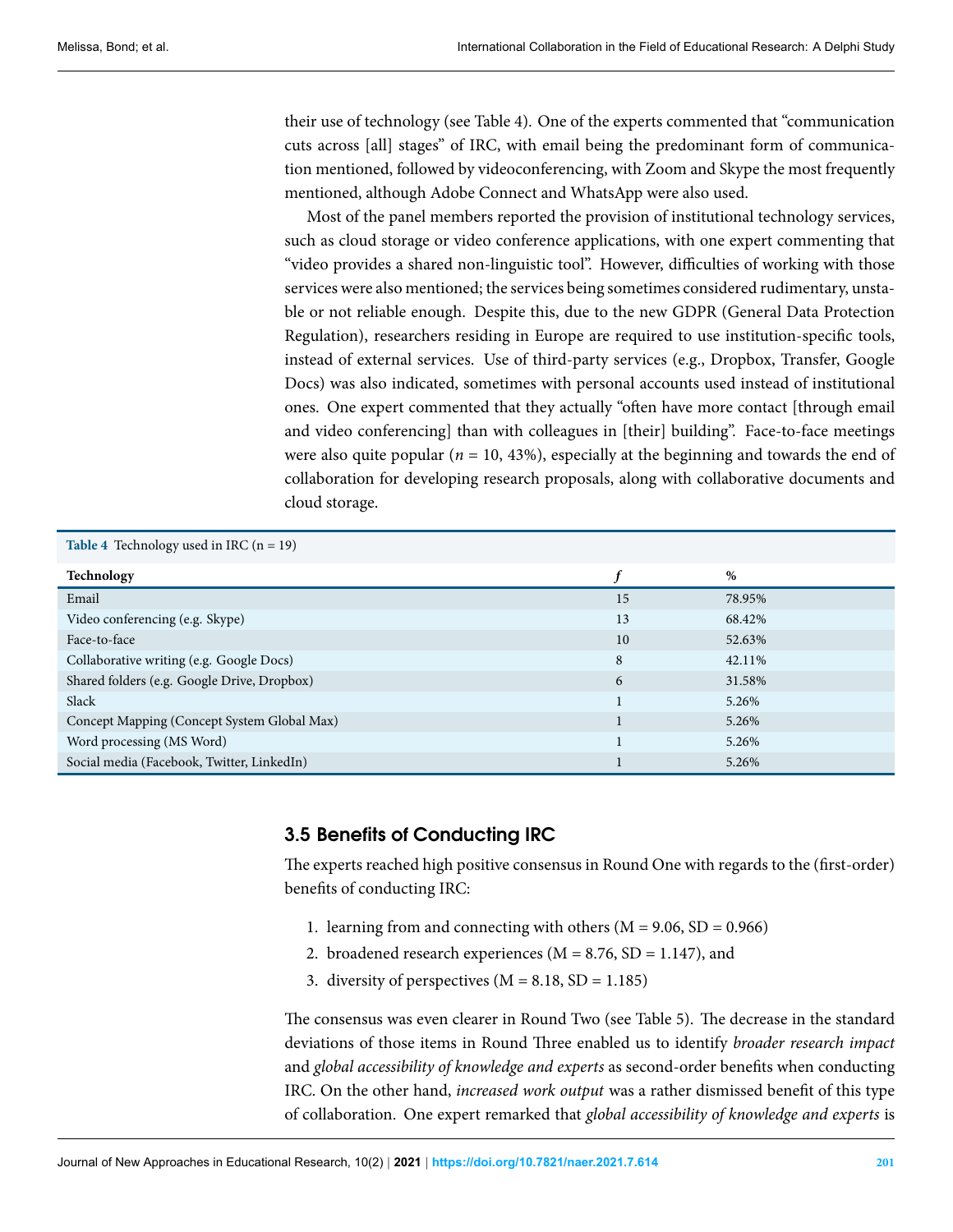<span id="page-12-0"></span>"a side-effect of collaboration, not a benefit". Another interesting comment was about the benefit *increased work output*: "This is a two-edged sword. Yes, there are more outputs but in my context any output produced by more than one author counts less".

#### **Table 5** Benefits of conducting IRC

|                                                                                                        | <b>Round Two</b> |           | <b>Round Three</b> |           |
|--------------------------------------------------------------------------------------------------------|------------------|-----------|--------------------|-----------|
| <b>Items</b>                                                                                           | M                | <b>SD</b> | M                  | <b>SD</b> |
| Broader research impact                                                                                | 7,94             | 1,6       | 7,79               | 1,36      |
| Global accessibility of knowledge and experts                                                          | 8,06             | 1,74      | 7,57               | 1,39      |
| Increased work output (e.g. more publications and citations, quicker publication, sharing<br>workload) | 6,65             | 2,49      | 6,5                | 1,28      |

# **3.6 Barriers to Conducting IRC**

A tentative conclusion that can be drawn about the barriers to conducting IRC from Round One, is that the identified aspects are overall not necessarily impediments to collaboration. Given the high standard deviations, this section was revisited in Round Three. An expert raised the issue of different ethical requirements in some countries, which can make researchers worry about the protocols that may not be followed by international partners, and another practical remark was made on the difficulties of executing payments, due to the lack of invoices that are given in some countries. In our view, these comments confirm the barrier of *cultural differences*, including academic culture and customs, which vary between countries.

Similar to the benefits of IRC, the means and standard deviations for barriers to IRC in Rounds Two and Three were varied (see Table 6). Given the high standard deviations and the low means obtained in both rounds, these educational researchers do not consider IRC to have many barriers, but rather emphasise the opportunities and good reasons to do so.

Regarding *institutional constraints*, one expert remarked that "funding is definitely an issue" and another drew attention to the differences between the north and south, in terms of the academic year calendars. Comments concerning *language* demonstrated that English is used as *lingua franca* and there are no major issues. However, the experts considered *time management* from different perspectives; for instance, in terms of IRC adding "significant pressure" on researchers, time zones as a "significant challenge" (also factor *distance*), and not having "time to dedicate to spend abroad". *Technology* is considered more as a facilitator that eases establishing *contact with others*; therefore, both of those barriers are discarded.

Open-text answers regarding *cultural differences* as a barrier brought diverse opinions to light, ranging from "not a big deal" to "should not be overlooked". The following comments also reflect those two positions:

Researchers from the Global South may experience or possibly be more sensitive to power play and the historical and continuing asymmetries in power in international research collaboration. In many cases Africa and the Global South have the data and fresh questions, the Global North has the funding and perceived/as-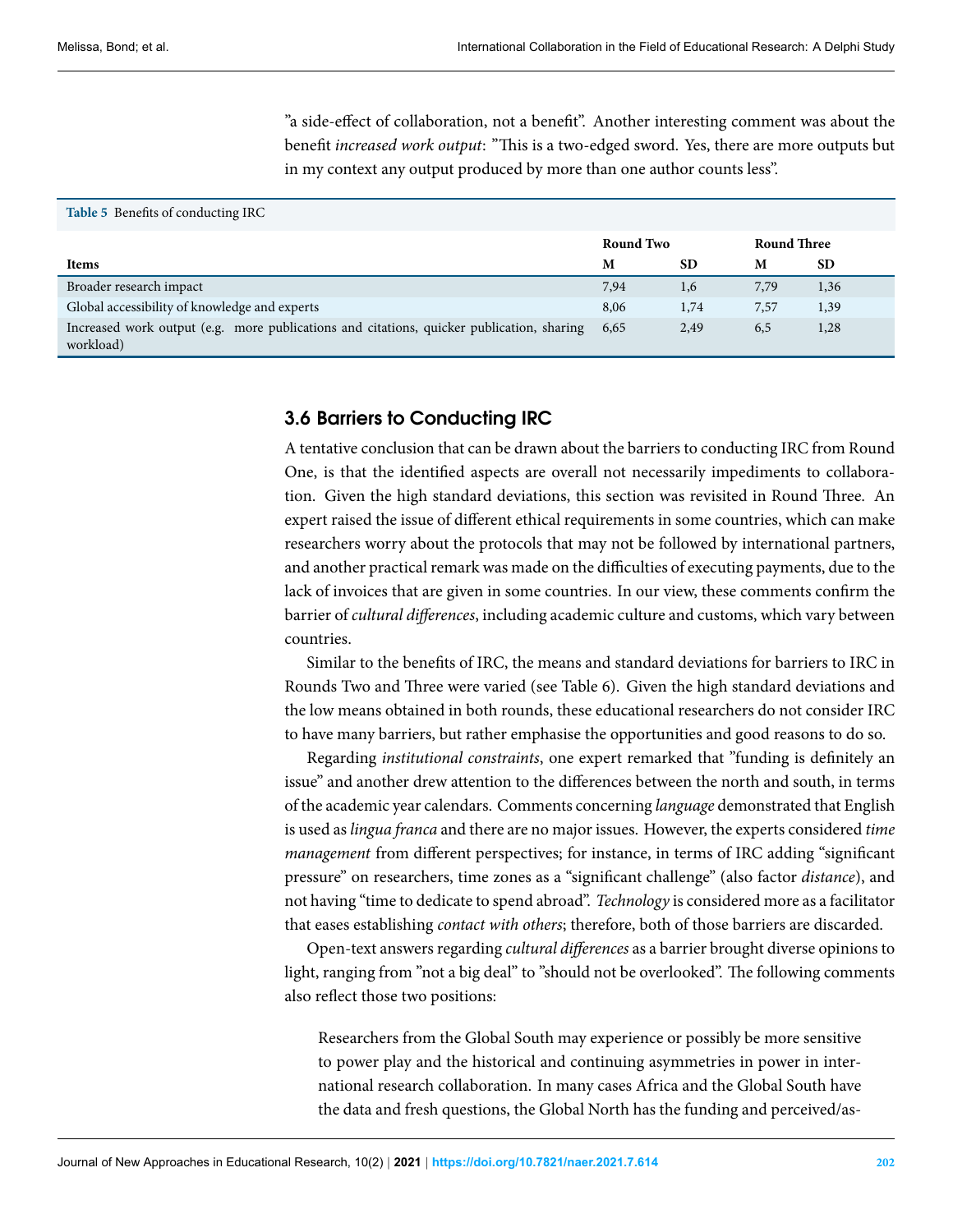#### **Table 6** Barriers to IRC

|                                                                                                             | Round Two |           | <b>Round Three</b> |           |
|-------------------------------------------------------------------------------------------------------------|-----------|-----------|--------------------|-----------|
| <b>Items</b>                                                                                                | M         | <b>SD</b> | M                  | <b>SD</b> |
| Institutional constraints (e.g. culture, academic year cycles, concerns about Brexit)                       | 5,47      | 2,24      | 6.79               | 2.60      |
| Language                                                                                                    | 4,12      | 2,29      | 4.57               | 2.34      |
| Time management                                                                                             | 6.94      | 2,16      | 6.43               | 1.78      |
| Technology issues                                                                                           | 4,12      | 2,09      | 3.21               | 1.47      |
| Funding                                                                                                     | 7,00      | 2,60      | 6.57               | 1.39      |
| Difficulties making contact with others                                                                     | 4,00      | 2,55      | 4,00               | 1,92      |
| Distance (e.g. different time zones, geographical separation)                                               | 4,76      | 2,49      | 4.14               | 2.03      |
| Cultural differences (e.g. lack of awareness, political differences, academic cultures,<br>currency issues) | 4,65      | 2,03      | 3.86               | 2.03      |

sumed gravitas.

Anyone collaborating has probably already met with collaborators in an international setting and so differences in culture are more differences in style.

Within this barrier, the ethics issue mentioned by an expert could have its place: "some countries do not have ethical requirements so it can be difficult working with them as they do not see the importance of informed consent, etc."

# **4 DISCUSSION**

# **4.1 Understanding of IRC**

The experts in this Delphi panel reached broad agreement consensus on a definition of IRC that emphasises multiple activities between researchers from different countries. This does not necessarily imply that researchers need to be physically located in dispersed countries, as IRC can occur within the same institution or country [\(Bukvova,](#page-19-4) [2010\)](#page-19-4). For example, the authors of the current paper are from three geographically dispersed countries, with varying cultural and linguistic backgrounds, but who happened to be working at the same institution at the time of this study's conception and data collection phase. The majority of studies investigating co-authorship as a proxy of IRC would, however, miss these collaborative networks. Therefore, further weight is given to the call for future IRC research that goes beyond mere co-authorship metrics([Chen et al.](#page-19-0), [2019](#page-19-0); [Hall et al.](#page-20-1), [2018](#page-20-1)).

# **4.2 Reasons, Benefits and Barriers**

This Delphi study revealed *having shared interests*, *learning from others*, *sharing and exploring different ideas and multiple perspectives*, and *challenging own ideas* as first-order drivers for conducting IRC([Katz & Martin](#page-21-8), [1997](#page-21-8); [Melin,](#page-22-6) [2000;](#page-22-6) [Yemini,](#page-23-2) [2019\)](#page-23-2), with *networking*, *admiration*, *more interesting research questions*, and *enjoyment* identified as second-order reasons [\(Katz & Martin](#page-21-8), [1997;](#page-21-8) [Yemini,](#page-23-2) [2019\)](#page-23-2). Remarkably, however, these reasons vary substantially from those identified in the review by [Chen et al.](#page-19-0) [\(2019](#page-19-0)) and the literature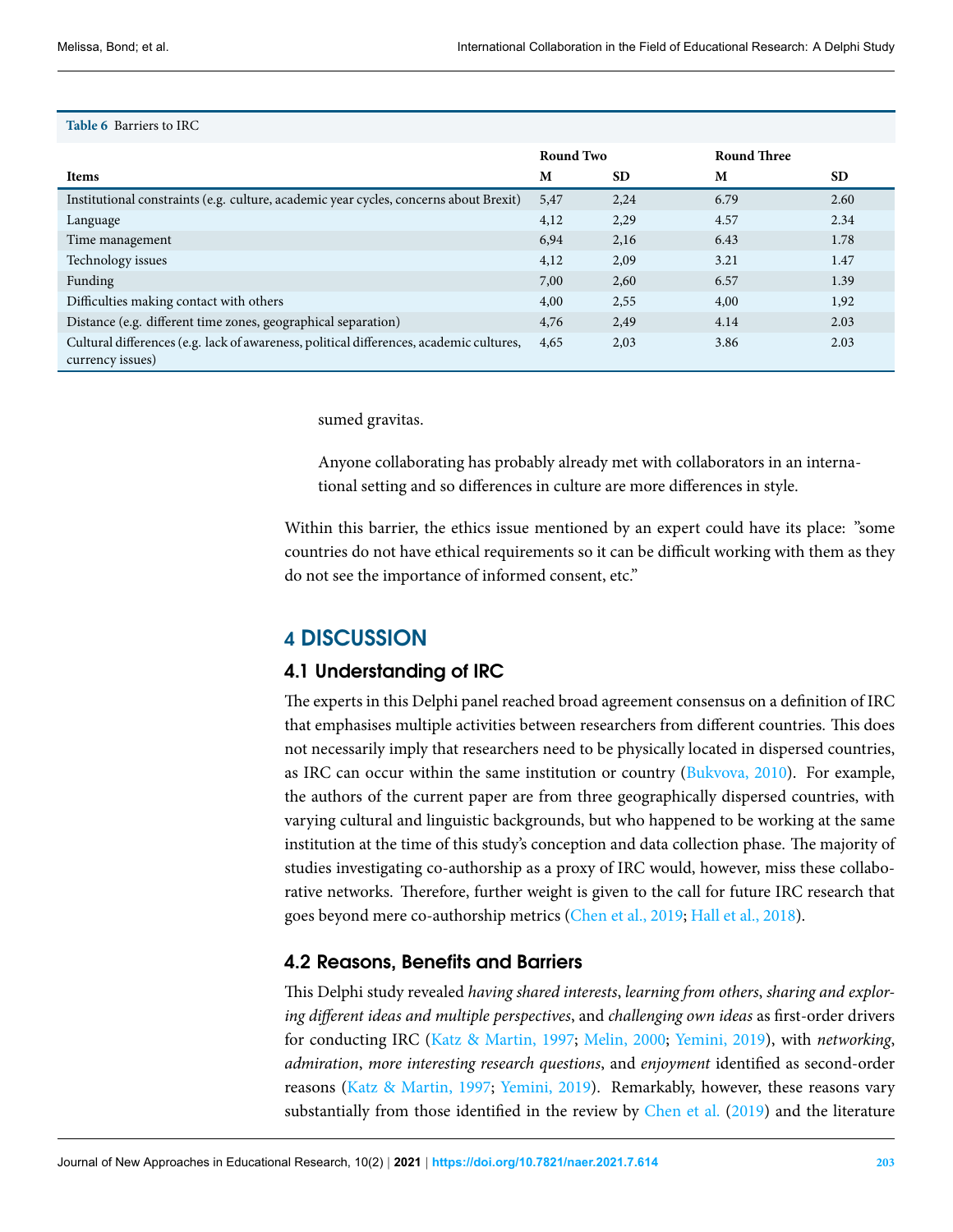review conducted for this article, with far more emphasis placed on enhancing visibility and productivity, and sharing resources([Abramo et al.,](#page-18-0) [2019](#page-18-0)). Given the benefits identified thatfocused on IRC as a way to enhance knowledge and skills ([Bukvova](#page-19-4), [2010](#page-19-4)), rather than as a means to necessarily boost prestige, this may point to a key difference with STEM disciplines, which have been (at least initially) identified as being focused on IRC to enhance productivity and impact [\(Chen et al.](#page-19-0), [2019\)](#page-19-0). Furthermore, given the career stages of these participants, it is likely that the results would be different, if they had been early career researchers [\(Mason,](#page-22-10) [2020\)](#page-22-10). The results may also differ, depending on which countries participants come from [\(Chen et al.](#page-19-0), [2019](#page-19-0)). Therefore, further research exploring early career researcher perceptions of IRC, including institutional and support structures needed to facilitate successful IRC, from a variety of countries, is suggested.

The experts in this study were not as concerned about barriers to IRC, although *funding*, *time management* and *institutional constraints* ranked the highest([Katz & Martin](#page-21-8), [1997\)](#page-21-8). This might go some way to explain why there has been noticeably less literature on the costs of IRC([Chen et al.](#page-19-0), [2019](#page-19-0)). Increased funding within the EU has resulted in an extraordinary amount of IRC and publications, with 45.75% of articles published in 2018 involving international collaboration [\(Kwiek](#page-21-12), [2020b](#page-21-12)). However, in a study of 23,649 publications from 294 European researchers over 15 years([Defazio, Lockett, & Wright,](#page-19-13) [2009\)](#page-19-13), funding was found not to have enhanced productivity; rather it was the interactions among researchers that had a more positive effect. This highlights the importance of establishing trust, respectful relationships and social presence within research collaborations([Ku et al.](#page-21-14), [2016\)](#page-21-14).

Participants in this study also raised issues around inequality and/or a disconnect between North/South research practices and opportunities [\(King](#page-21-16), [1985](#page-21-16)). Recent research([Asare, Mitchell, & Rose](#page-18-11), [2020\)](#page-18-11) has highlighted the importance of equitable relationships and participative research design, particularly when collaborations have been initiated by the North.

# **4.3 Stages of Collaboration**

The phases of collaboration identified by the experts largely corroborate with previous literature (e.g., Sonnenwald, [2007\)](#page-23-12). The fact that participants differentiated two clear stages for tasks that occur prior to any actual research being undertaken, stresses the importance of initial stage-setting and the clear division of labour([Jonsen et al.](#page-20-11), [2013](#page-20-11)), to help facilitate a smoother process, with a clear focus on working in partnership with collaborators particularly important [\(Asare et al.,](#page-18-11) [2020\)](#page-18-11). Face-to-face meetings were also flagged by participants, and in the literature [\(Ku et al.,](#page-21-14) [2016;](#page-21-14) [Wöhlert](#page-23-1), [2020](#page-23-1)), as being vital to help build trust; trust being the "key ingredient" according to one expert in this study. However, given the difficulties of time and cost involved in travelling, further investigation into how technology could facilitate similar levels of trust in IRC is needed [\(Leahey](#page-21-7), [2016](#page-21-7)), especially now when so many countries are under lockdown due to COVID-19.

Interestingly, one expert with over 35 years of research experience following their PhD, said "[we] have been working together for so long I do not see stages", and another with 40 years of experience said that "there is not something special about international collab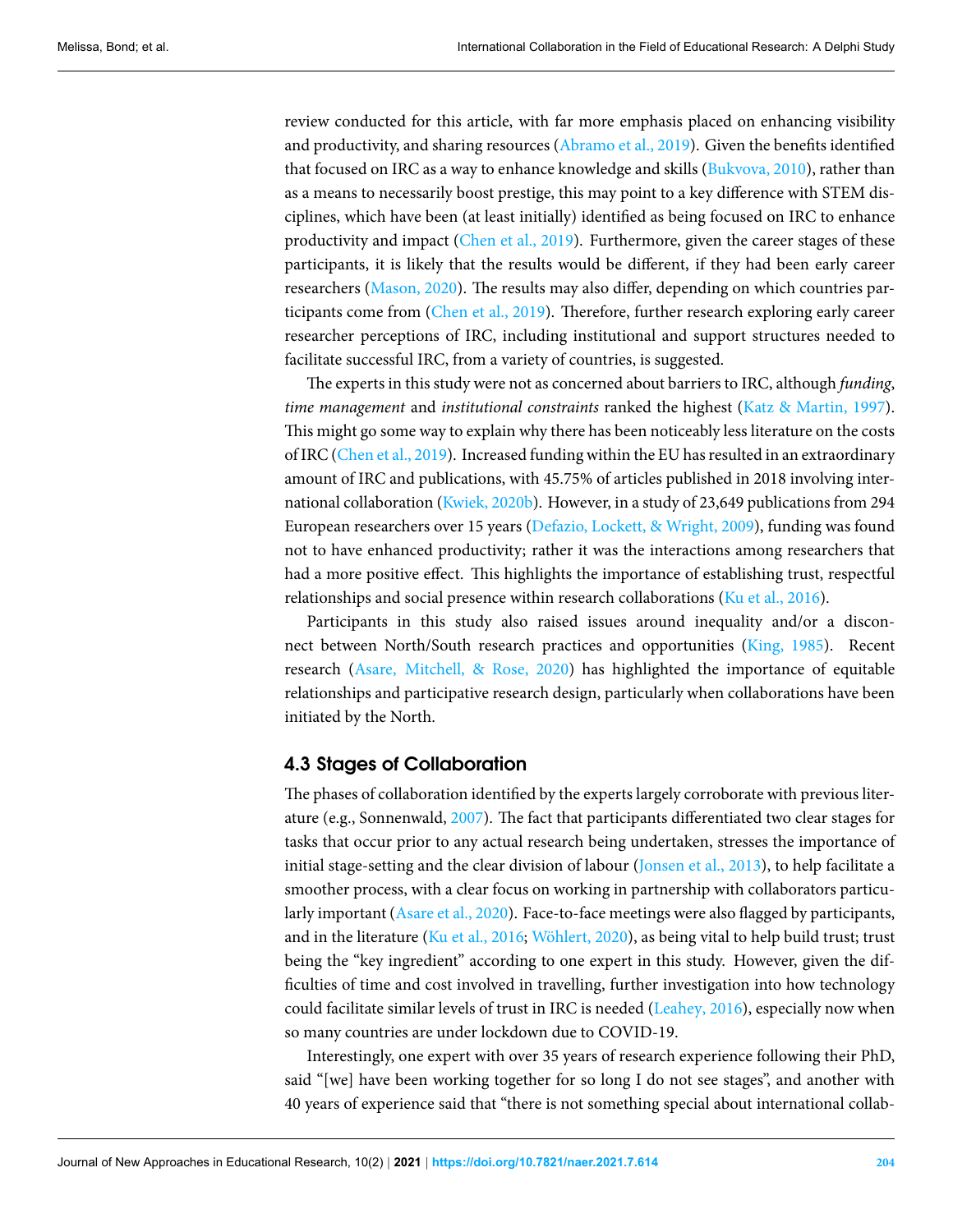oration other than differences in rules and larger distances". This relates to the finding in prior research([Kwiek](#page-21-11), [2020a](#page-21-11); [Wang, Yu, Bekele, Kong, & Xia](#page-23-13), [2017](#page-23-13)) that more established researchers dominate IRC and have more collaborators than younger academics, and it suggests that future research may find targeting mid-career researchers more beneficial.

# **4.4 Technology Use in IRC**

The most used tool by the experts to facilitate IRC in this study was email, followed by video conferencing, collaborative documents and shared cloud storage, which echoes previous research [\(Muriithi, Horner, & Pemberton](#page-22-14), [2016;](#page-22-14) [Wöhlert](#page-23-1), [2020\)](#page-23-1). It is interesting to note that, whilst institutions encourage (or expect) researchers to collaborate internationally, the digital tools used by these experts for IRC are most often not provided through their institutions, or if so, they are considered insufficient compared to external services. The experts in this study resort to (free) services, whose compliance with data protection and security are somewhat questionable. This could represent an important barrier for IRC in terms of policy compliance, although participants in this study did not consider technology a barrier to IRC specifically. Also in regard to policy, an interesting finding in this study was that most participants' institutions currently do not have an IRC policy, with a striking comment by one expert, highlighting that some institutions actively continue to devalue IRC([Buckner](#page-19-14), [2020](#page-19-14)).

Surprisingly, only one participant mentioned social media (Twitter, Facebook, LinkedIn) and no-one mentioned the use of academic SNSs in the context of their IRC. Whilst previous research has found that few academics use SNSs explicitly for collaborative knowledge building or for the active phases of IRC([Bardakcı et al.](#page-18-1), [2018](#page-18-1); [Salinas & Marín,](#page-22-11) [2019\)](#page-22-11), a recent study([Gorska et al.,](#page-20-7) [2020\)](#page-20-7) found that ResearchGate (RG) is particularly useful for building a research team. Furthermore, whilst younger researchers are typically associated with being more technologically savvy, their presence on RG did not equal increased IRC; rather it was the more established, senior researchers for whom it was most beneficial. It would be interesting to explore researcher perceptions of RG and SNSs, beyond mere metrics alone, and in particular whether it is considered more as a branding tool, rather than a networking and collaborating tool.

# **4.5 Recommendations**

### *4.5.1 Macrosystem*

Despite prior research finding that funding did not explicitly boost IRC [\(Defazio et al.,](#page-19-13) [2009\)](#page-19-13), increased European research funding has coincided with a boom in IRC and internationally co-authored publications([Kwiek,](#page-21-12) [2020b\)](#page-21-12). This suggests the importance of funding, not only for new international collaborations, but for supporting ongoing collaborations, especially in light of the amount of time it can take to establish an effective team [\(Wöh](#page-23-1)[lert,](#page-23-1) [2020\)](#page-23-1). In contrast to international funding schemes, generalised suspicion between countries can negatively influence IRC [\(Matthews, Yang, Lewis, Vaidyanathan, & Gorman,](#page-22-15) [2020\)](#page-22-15), this being somewhat in line with increased nationalism in various countries. Mitiga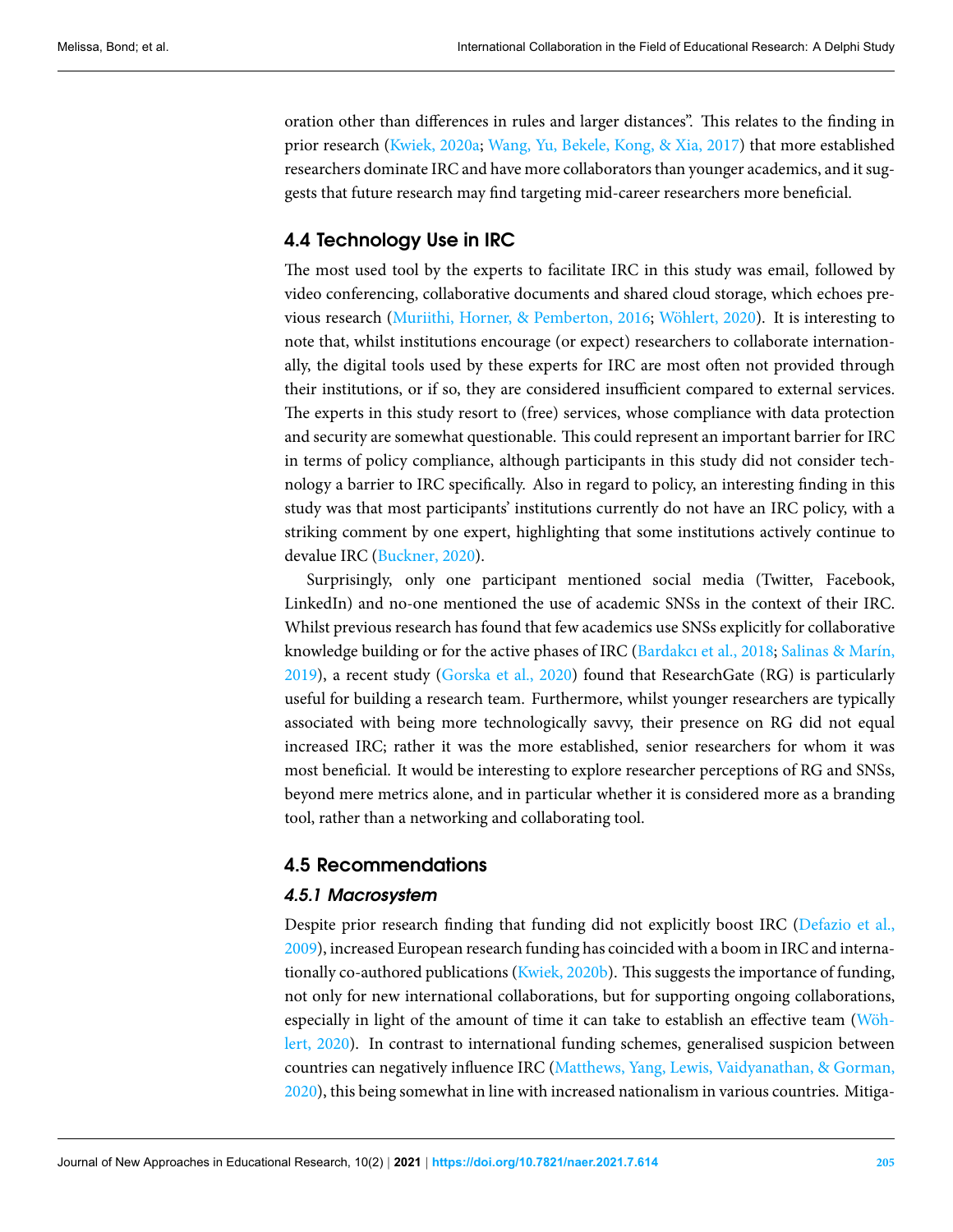tion of which is, however, intertwined with numerous factors; making it difficult as an area for specific recommendation.

Whilst the issue of geographical location has somewhat been mitigated by working conditions as a result of the COVID-19 pandemic, alongside time zones to a certain extent, the focus now at the national level should be on enhancing digitalisation capacity, not just in the field of telehealth [\(Horgan et al.,](#page-20-13) [2020\)](#page-20-13), but to support the growing number of people (and researchers) working (and learning) from home([International Telecommunication Union,](#page-20-14) [2020\)](#page-20-14).

### *4.5.2 Exosystem*

Whilst not recognised by all experts in this study, institutional support and funding remains vitalfor many researchers to be able to engage in IRC ([Buckner](#page-19-14), [2020;](#page-19-14) [Kwiek,](#page-21-12) [2020b](#page-21-12); [Payumo](#page-22-16) [et al.,](#page-22-16) [2017\)](#page-22-16), which could range from ensuring that international journal subscriptions are funded, to providing incentives for international projects [\(Kwiek](#page-21-17), [2019a\)](#page-21-17). This may help with raising the profile of conducting IRC, given the lack of recognition provided by some institutions, as identified in this study. Lack of recognition of IRC was also identified in a study on IRC in biology and physics [\(Matthews et al.](#page-22-15), [2020](#page-22-15)), so that the institutional and organisational culture could also be one area to target in order to contribute to more IRC. Equally, respondents in [Matthews et al.](#page-22-15) [\(2020\)](#page-22-15) study stated that bureaucratic processes were complex in their institutions, which leads to the suggestion of establishing workflows and administrative practice in a way that is supportive to IRC.Thus, if an institution is interested in fostering IRC, devising institutional policies for IRC and international research can be a means to this end; however, also attending to the implications that this might entail [\(Eng](#page-19-15)[lander & Uzuner-Smith,](#page-19-15) [2013](#page-19-15)).

Institutions should also be mindful of encouraging collaborations that go beyond their immediate geographical cluster, but also that establish equitable power relations, to avoid emphasising inequalities between North and South([Asare et al.](#page-18-11), [2020](#page-18-11)). To this end, ensuring that clear ethics guidelines for conducting research are provided, research is designed in a participatory manner, and consideration is given to providing them in both the home language and in English.

# *4.5.3 Micro Level*

The micro level relates to the immediate working environment of the researcher, and relates not just to their own attitudes, habits and skills, but those of the researchers with whom they collaborate. It is therefore important, particularly within IRC, that researchers are mindful of the cultural and linguistic differences that might exist and ensure that a culture of mutual respect and trust is fostered [\(Asare et al.](#page-18-11), [2020\)](#page-18-11). This also extends to the choice of technology for communication within IRC, with the suggestion of an asynchronous space for collaboration, that allows collaborators take-up time, especially those for whom the collaborating language is not their first [\(Wöhlert,](#page-23-1) [2020\)](#page-23-1).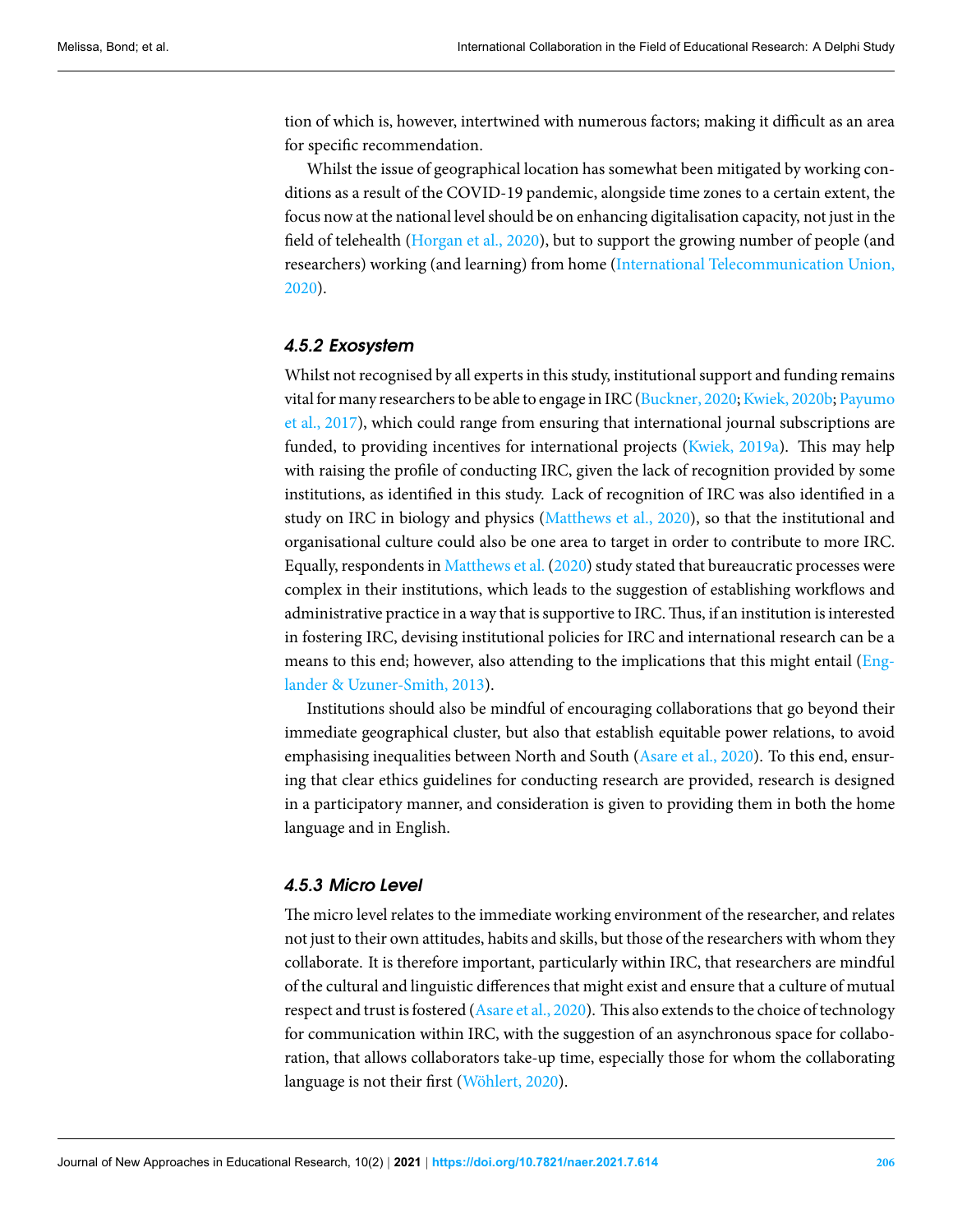Researchers –especially early career researchers– are encouraged to use academic SNSs (e.g. ResearchGate) and social media (e.g. Twitter) to grow their professional learning network, which can raise the likelihood of establishing international collaborations([Gorska](#page-20-7) [et al.](#page-20-7), [2020](#page-20-7)), and increase research and profile visibility internationally [\(Didegah, Gazni,](#page-19-16) [Bowman, & Holmberg,](#page-19-16) [2017\)](#page-19-16).

# **4.6 Limitations**

Whilst the study sheds light on IRC and provides perspectives to further explore, several limitations need to be acknowledged as well. The participants were recruited from English language, top educational journals, most of whom are located in the so-called academic centres, as opposed to the periphery([Altbach,](#page-18-12) [2016](#page-18-12)), and with high seniority levels, as opposed to being early career researchers. The criteria for selection of journals to select academics was based on their impact factor and not on their focus on "international research collaboration", which may bring an additional bias to the results.

With a focus on research in education science, this study's results are only limitedly applicable to other disciplines, due to potential field-specific motivations and circumstances. Furthermore, the use of a 10-point scale made conducting further statistical analyses and comparing data difficult, and therefore this would be revised in future iterations of this study to allow for more elaborate analysis and refined insights. It would also have been prudent to have separated the two questions in Round One, asking about the stages of research and technology used, which resulted in some participants not commenting on only one of these aspects.

A further relevant limitation is the number of experts that took part throughout the whole study, which went down drastically from the first round ( $n = 23$ ) to the last one ( $n$ = 14) that could have driven the ratings and affected the reliability of the results obtained. We could also interpret that this reduction may be related to the format of the Delphi study (online). The Delphi study has, as an approach, the advantage of having individuals generate and revise their own perspective on a topic, without external influences of others. However, to discern opinions and perceptions somewhat more targeted, using qualitative interviews with individually selected participants and according to theoretical sampling would be, in retrospect, another means to approach the topic.

# **5 CONCLUSIONS**

This study has contributed to further understanding of IRC in the context of educational research, a field where IRC has been less studied. The results indicate that established experts value developing and sharing new knowledge through IRC, rather than using it to build prestige. Further qualitative research (e.g. based on interviews) is therefore encouraged, to investigate a wider range of researchers' experiences and opinions of IRC, and should also extend to including publication outlets that are potentially more inclusive of geographically dispersed perspectives and different levels of academic seniority, to mitigate the structural limitations of the current study (leading and early-career researchers).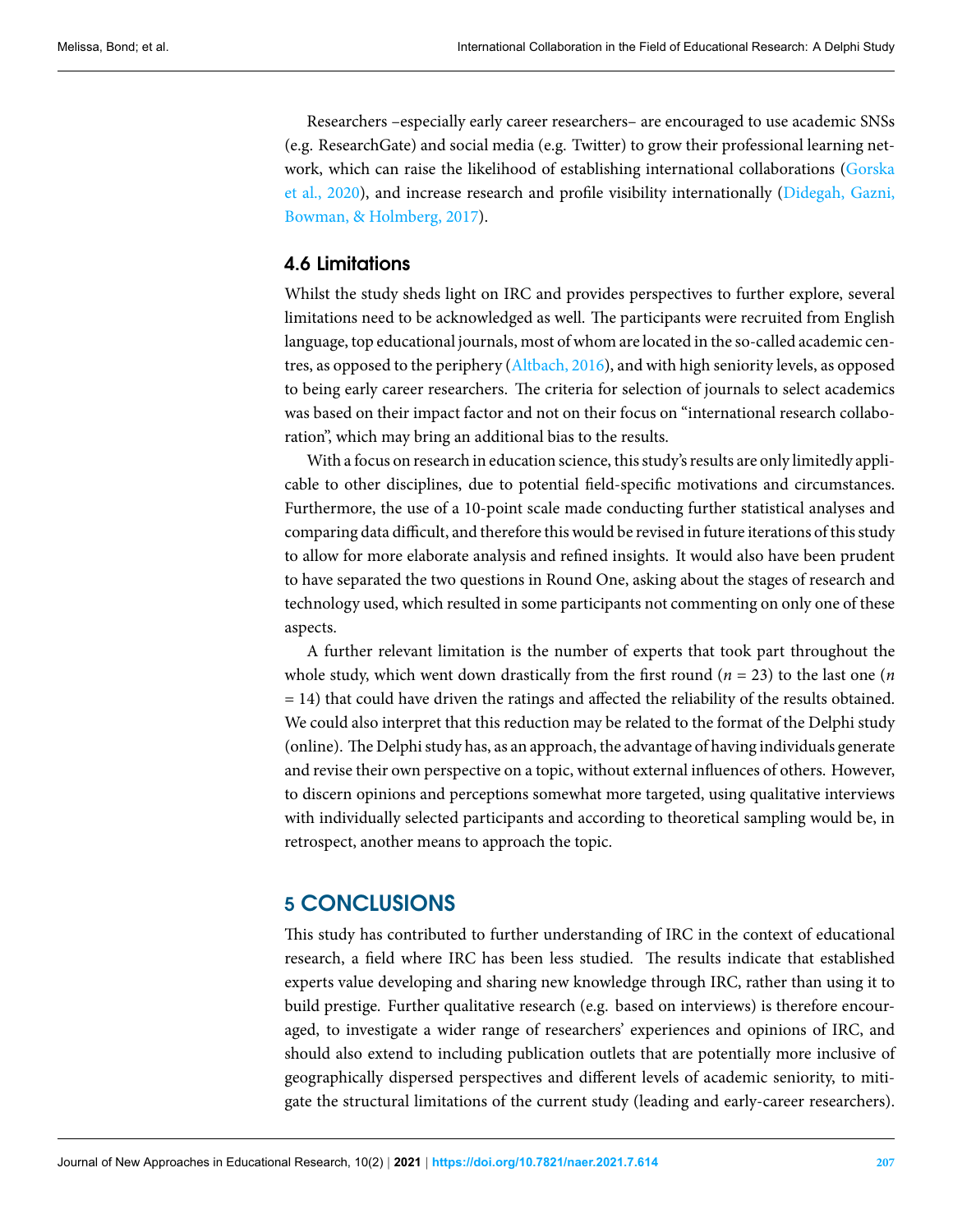Future research is also needed that explores institutional policies or plans to revise the value given to IRC in terms of regulations, particularly in light of the COVID-19 pandemic, and measures for promoting IRC among researchers.

# **ADDITIONAL INFORMATION AND DECLARATIONS**

Data set: Bond, M., Marín, V. I., & Bedenlier, S. (2021). International Collaboration in the Field of Educational Research: A Delphi Study. [Data set]. Zenodo. https://doi.org/10.528 1/zenodo.4534558

# **REFERENCES**

- <span id="page-18-0"></span>Abramo, G., D'Angelo, C. A., & Costa, F. D. (2019). The collaboration behavior of top scientists. *Scientometrics*, *118*(1), 215–232. <https://doi.org/10.1007/s11192-018-2970-9>
- <span id="page-18-6"></span>Adams, J. (2013). The fourth age of research. *Nature*, *497*, 557–560.
- <span id="page-18-7"></span>Aksnes, D. W., Frølich, N., & Slipersæter, S. (2008). Science policy and the driving forces behind the internationalisation of science: the case of Norway. *Science and Public Policy*, *35*(6), 445–457. <https://doi.org/10.3152/030234208x331236>
- <span id="page-18-8"></span>Aldieri, L., Kotsemir, M., & Vinci, C. P. (2018). The impact of research collaboration on academic performance: An empirical analysis for some European countries. *Socio-Economic Planning Sciences*, *62*, 13–30. <https://doi.org/10.1016/j.seps.2017.05.003>
- <span id="page-18-12"></span>Altbach, P. G. (2016). The university as center and periphery. *Global perspectives on higher education* (pp. 149–170). Johns Hopkins University Press.
- <span id="page-18-3"></span>Aman, V., & Botte, A. (2017). A bibliometric view on the internationalization of European educational research. *European Educational Research Journal*, *16*(6), 843–868. [https://doi.org/](https://doi.org/10.1177/1474904117729903) [10.1177/1474904117729903](https://doi.org/10.1177/1474904117729903)
- <span id="page-18-11"></span>Asare, S., Mitchell, R., & Rose, P. (2020). How equitable are South-North partnerships in education research? Evidence from sub-Saharan Africa. *Compare: A Journal of Comparative and International Education*, 1–20. Retrieved from <https://dx.doi.org/10.1080/03057925.2020.1811638> <10.1080/03057925.2020.1811638>
- <span id="page-18-5"></span>Baker, S. (2020, August 3). *How Covid-19 is reshaping international research collaboration.* Retrieved from [https://www.timeshighereducation.com/news/how-covid-19-reshaping](https://www.timeshighereducation.com/news/how-covid-19-reshaping-international-research-collaboration) [-international-research-collaboration](https://www.timeshighereducation.com/news/how-covid-19-reshaping-international-research-collaboration)
- <span id="page-18-1"></span>Bardakcı, S., Arslan, Ö., & Ünver, T. K. (2018). How scholars use academic social networking services. *Information Development*, *34*(4), 334–345. <https://doi.org/10.1177/0266666917712108>
- <span id="page-18-10"></span>Berthoud, L., & Gliddon, J. (2018). Using wikis to investigate communication, collaboration and engagement in Capstone engineering design projects. *European Journal of Engineering Education*, *43*(2), 247–263. <https://doi.org/10.1080/03043797.2017.1332574>
- <span id="page-18-4"></span>Bogle, D. (2020). *How will COVID-19 affect research collaboration?* Retrieved from [https://www](https://www.universityworldnews.com/post.php?story=2020090413393595) [.universityworldnews.com/post.php?story=2020090413393595](https://www.universityworldnews.com/post.php?story=2020090413393595)
- <span id="page-18-9"></span>Bond, M., & Bedenlier, S. (2019). Facilitating Student Engagement Through Educational Technology: Towards a Conceptual Framework. *Journal of Interactive Media in Education*, *2019*(1), 1–14. Retrieved from <https://dx.doi.org/10.5334/jime.528> <10.5334/jime.528>
- <span id="page-18-2"></span>Bond, M., & Buntins, K. (2018). An analysis of the Australasian Journal of Educational Technology 2013-2017. *Australasian Journal of Educational Technology*, *34*(4), 168–183. [https://doi.org/](https://doi.org/10.14742/ajet.4359) [10.14742/ajet.4359](https://doi.org/10.14742/ajet.4359)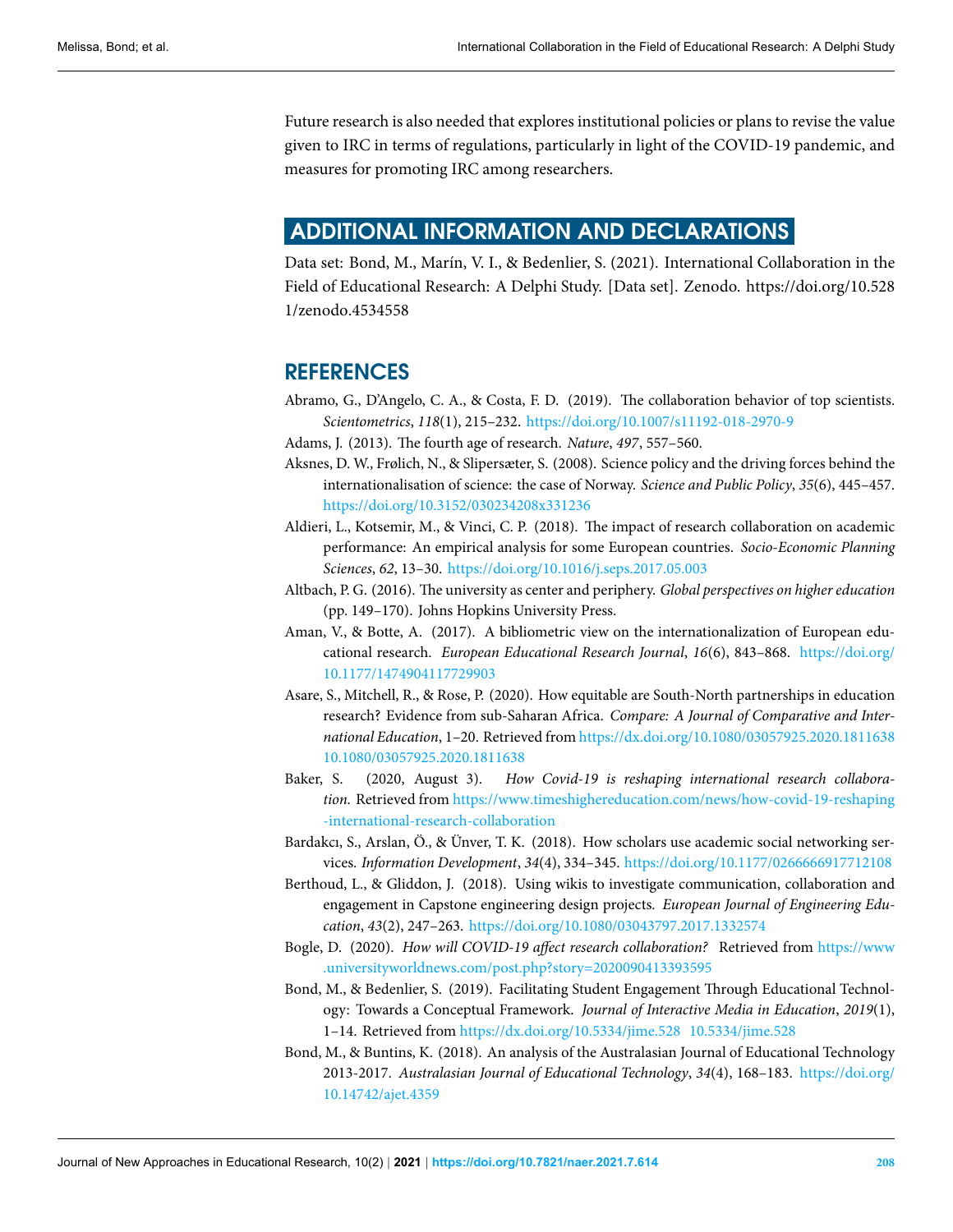- <span id="page-19-3"></span>Bond, M., Zawacki-Richter, O., & Nichols, M. (2019). Revisiting five decades of educational technology research: A content and authorship analysis of the British Journal of Educational Technology. *British Journal of Educational Technology*, *50*(1), 12–63. [https://doi.org/10.1111/](https://doi.org/10.1111/bjet.12730) [bjet.12730](https://doi.org/10.1111/bjet.12730)
- <span id="page-19-10"></span>Bote, V. P. G., Olmeda-Gómez, C., & de Moya-Anegón, F. (2013). Quantifying the benefits of international scientific collaboration. *Journal of the American Society for Information Science and Technology*, *64*(2), 392–404. <https://doi.org/10.1002/asi.22754>
- <span id="page-19-11"></span>Bothwell, E. (2019, September 11). *THE World University Rankings 2020: Productivity gains.* Retrieved from [https://www.timeshighereducation.com/world-university-rankings/](https://www.timeshighereducation.com/world-university-rankings/world-university-rankings-2020-productivity-gains) [world-university-rankings-2020-productivity-gains](https://www.timeshighereducation.com/world-university-rankings/world-university-rankings-2020-productivity-gains)
- <span id="page-19-9"></span>Bozeman, B., Gaughan, M., Youtie, J., Slade, C. P., & Rimes, H. (2016). Research collaboration experiences, good and bad: Dispatches from the front lines. *Science and Public Policy*, *43*(2), 226–244. <https://doi.org/10.1093/scipol/scv035>
- <span id="page-19-1"></span>Bu, Y., Ding, Y., Liang, X., & Murray, D. S. (2018). Understanding persistent scientific collaboration. *Journal of the Association for Information Science and Technology*, *69*(3), 438–448. [https://](https://doi.org/10.1002/asi.23966) [doi.org/10.1002/asi.23966](https://doi.org/10.1002/asi.23966)
- <span id="page-19-14"></span>Buckner, E. (2020). Embracing the global: the role of ranking, research mandate, and sector in the internationalisation of higher education. *Compare: A Journal of Comparative and International Education*, 1–18. <https://doi.org/10.1080/03057925.2020.1753499>
- <span id="page-19-5"></span>Buitendijk, S., Ward, H., Shimshon, G., Sam, A. H., Sharma, D., & Harris, M. (2020). COVID-19: an opportunity to rethink global cooperation in higher education and research. *BMJ Global Health*, *5*(7), e002790–e002790. <https://doi.org/10.1136/bmjgh-2020-002790>
- <span id="page-19-4"></span>Bukvova, H. (2010). Studying research collaboration: A literature review. *Sprouts: Working Papers on Information Systems*, *10*(3), 1–17.
- <span id="page-19-8"></span>Caniglia, G., Luederitz, C., Groß, M., Muhr, M., John, B., Keeler, L. W., … Lang, D. (2017). Transnational collaboration for sustainability in higher education: Lessons from a systematic review. *Journal of Cleaner Production*, *168*, 764–779. <https://doi.org/10.1016/j.jclepro.2017.07.256>
- <span id="page-19-0"></span>Chen, K., Zhang, Y., & Fu, X. (2019). International research collaboration: An emerging domain of innovation studies? *Research Policy*, *48*, 149–168. [https://doi.org/10.1016/j.respol.2018.08](https://doi.org/10.1016/j.respol.2018.08.005) [.005](https://doi.org/10.1016/j.respol.2018.08.005)
- <span id="page-19-13"></span>Defazio, D., Lockett, A., & Wright, M. (2009). Funding incentives, collaborative dynamics and scientific productivity: Evidence from the EU framework program. *Research Policy*, *38*(2), 293–305. <https://doi.org/10.1016/j.respol.2008.11.008>
- <span id="page-19-2"></span>DeHart, D. (2017). Team science: A qualitative study of benefits, challenges, and lessons learned. *The Social Science Journal*, *54*(4), 458–467. <https://doi.org/10.1016/j.soscij.2017.07.009>
- <span id="page-19-16"></span>Didegah, F., Gazni, A., Bowman, T. D., & Holmberg, K. (2017). Internationality in Finnish research: An examination of collaborators, citers, tweeters, and readers. *Information Research-an International Electronic Journal*, *22*(1), 22–22. Retrieved from [http://www.informationr.net/ir/](http://www.informationr.net/ir/22-1/colis/colis1624.html) [22-1/colis/colis1624.html](http://www.informationr.net/ir/22-1/colis/colis1624.html)
- <span id="page-19-15"></span>Englander, K., & Uzuner-Smith, S. (2013). The role of policy in constructing the peripheral scientist in the era of globalization. *Language Policy*, *12*(3), 231–250. [https://doi.org/10.1007/s10993](https://doi.org/10.1007/s10993-012-9268-1) [-012-9268-1](https://doi.org/10.1007/s10993-012-9268-1)
- <span id="page-19-12"></span>Fake, H. (2018). *A Delphi Study on the Dimensions of Personalized Learning in Workforce Training and Development Programs* (Unpublished doctoral dissertation). George Mason University.
- <span id="page-19-7"></span>Fernández, A., Ferrándiz, E., & León, M. D. (2016). Proximity dimensions and scientific collaboration among academic institutions in Europe: The closer, the better? *Scientometrics*, *106*(3), 1073–1092. <https://doi.org/10.1007/s11192-015-1819-8>
- <span id="page-19-6"></span>Fry, C. V., Cai, X., Zhang, Y., & Wagner, C. S. (2020). Consolidation in a crisis: Patterns of inter-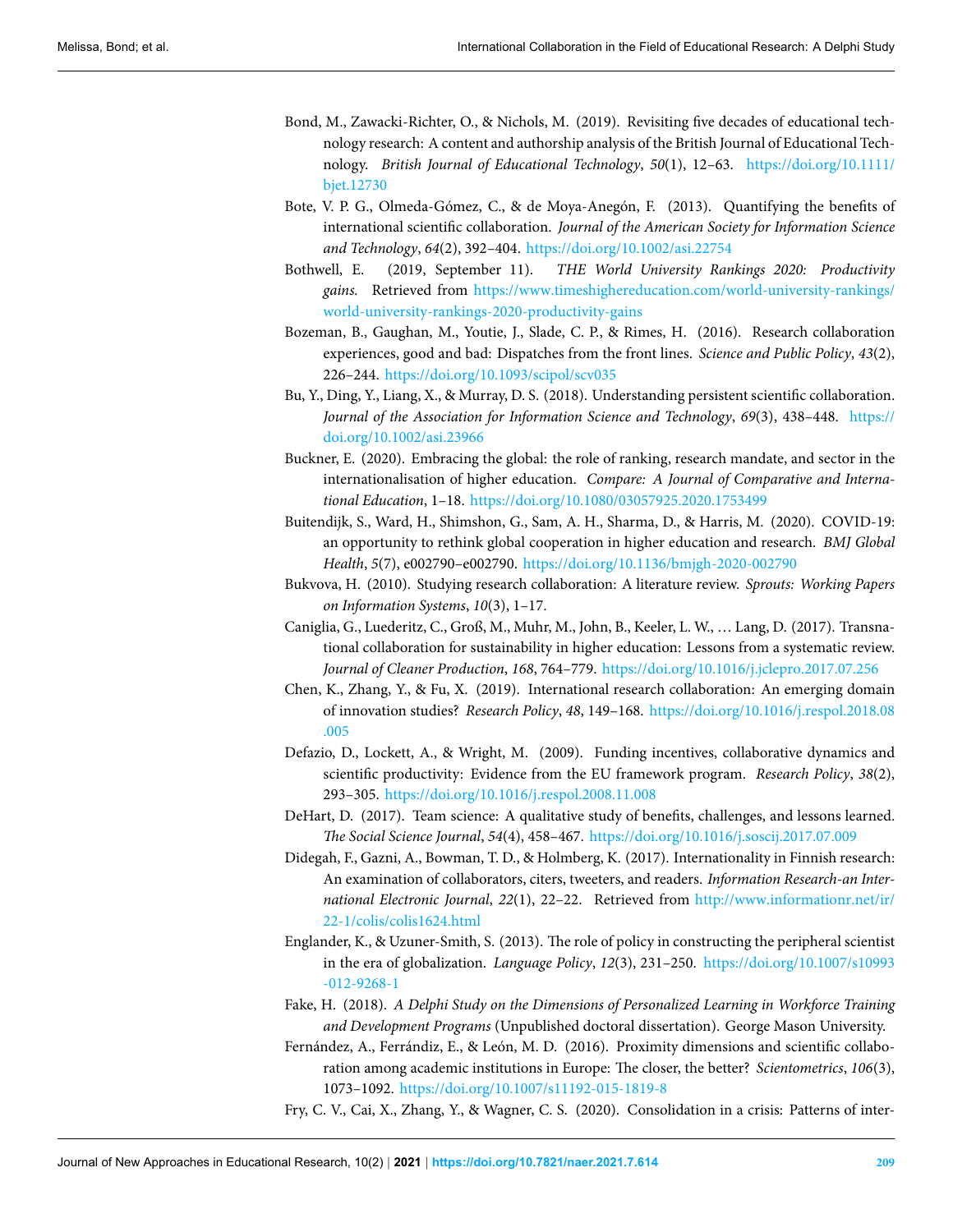national collaboration in early COVID-19 research. *PLOS ONE*, *15*(7), e0236307–e0236307. <htthttps://doi.org/10.1371/journal.pone.0236307>

- <span id="page-20-8"></span>Fu, J. Y., Zhang, X., Zhao, Y. H., Tong, H. F., Chen, D. Z., & Huang, M. H. (2012). Scientific production and citation impact: a bibliometric analysis in acupuncture over three decades. *Scientometrics*, *93*(3), 1061–1079. <https://doi.org/10.1007/s11192-012-0737-2>
- <span id="page-20-0"></span>Gazni, A., Sugimoto, C. R., & Didegah, F. (2012). Mapping world scientific collaboration: Authors, institutions, and countries. *Journal of the American Society for Information Science and Technology*, *63*(2), 323–335. <https://doi.org/10.1002/asi.21688>
- <span id="page-20-7"></span>Gorska, A., Korzynski, P., Mazurek, G., & Pucciarelli, F. (2020). The Role of Social Media in Scholarly Collaboration: An Enabler of International Research Team's Activation? *Journal of Global Information Technology Management*, *23*(4), 273–291. [https://doi.org/10.1080/1097198x.2020](https://doi.org/10.1080/1097198x.2020.1817684) [.1817684](https://doi.org/10.1080/1097198x.2020.1817684)
- <span id="page-20-5"></span>Guo, S., Zhang, G., & Guo, Y. (2016). Social network analysis of 50 years of international collaboration in the research of educational technology. *Journal of Educational Computing Research*, *53*(4), 499–518. <https://doi.org/10.1177/0735633115611114>
- <span id="page-20-1"></span>Hall, K. L., Vogel, A. L., Huang, G. C., Serrano, K. J., Rice, E. L., Tsakraklides, S. P., & Fiore, S. M. (2018). The science of team science: A review of the empirical evidence and research gaps on collaboration in science. *American Psychologist*, *73*(4), 532–548. [https://doi.org/10.1037/](https://doi.org/10.1037/amp0000319) [amp0000319](https://doi.org/10.1037/amp0000319)
- <span id="page-20-3"></span>Henriksen, D. (2016). The rise in co-authorship in the social sciences. *Scientometrics*, *107*(2), 455–476. <https://doi.org/10.1007/s11192-016-1849-x>
- <span id="page-20-2"></span>Henriksen, D. (2018). What factors are associated with increasing co-authorship in the social sciences? A case study of Danish Economics and Political Science. *Scientometrics*, *114*(3), 1395– 1421. <https://doi.org/10.1007/s11192-017-2635-0>
- <span id="page-20-10"></span>Hoffman, D. M., Blasi, B., Ćulum, B., Žarko Dragšić, Ewen, A., Horta, H., … Rios-Aguilar, C. (2014). The methodological illumination of a blind spot: information and communication technology and international research team dynamics in a higher education research program. *Higher Education*, *67*(4), 473–495. <https://doi.org/10.1007/s10734-013-9692-y>
- <span id="page-20-6"></span>Hook, D., & Porter, S. (2020). *How COVID-19 is Changing Research Culture*. [https://doi.org/10.6084/](https://doi.org/10.6084/m9.figshare.12383267.v2) [m9.figshare.12383267.v2](https://doi.org/10.6084/m9.figshare.12383267.v2)
- <span id="page-20-13"></span>Horgan, D., Hackett, J., Westphalen, C. B., Kalra, D., Richer, E., Romao, M., … Montserrat, A. (2020). Digitalisation and COVID-19: The Perfect Storm. *Biomedicine Hub*, *5*(3), 1–23. [https://doi](https://doi.org/10.1159/000511232) [.org/10.1159/000511232](https://doi.org/10.1159/000511232)
- <span id="page-20-12"></span>Hsu, C. C., & Sandford, B. (2007). The delphi technique: Making sense of consensus. *Research & Evaluation*, *12*(10), 1–8. <https://doi.org/10.7275/pdz9-th90>
- <span id="page-20-4"></span>Iglič, H., Doreian, P., Kronegger, L., & Ferligoj, A. (2017). With whom do researchers collaborate and why? *Scientometrics*, *112*(1), 153–174. <https://doi.org/10.1007/s11192-017-2386-y>
- <span id="page-20-14"></span>International Telecommunication Union. (2020, July). *Economic impact of COVID-19 on digital infrastructure: Report of an Economic Experts Roundtable organized by ITU (GSR-20 Discussion Paper).* Retrieved from [https://www.itu.int/en/ITU-D/Conferences/GSR/2020/](https://www.itu.int/en/ITU-D/Conferences/GSR/2020/Documents/GSR-20_Impact-COVID-19-on-digital-economy_DiscussionPaper.pdf) [Documents/GSR-20\\_Impact-COVID-19-on-digital-economy\\_DiscussionPaper.pdf](https://www.itu.int/en/ITU-D/Conferences/GSR/2020/Documents/GSR-20_Impact-COVID-19-on-digital-economy_DiscussionPaper.pdf)
- <span id="page-20-9"></span>John, A., Eyles, E., Mcguinness, L. A., Okolie, C., Olorisade, B. K., Schmidt, L., & Higgins, J. P. (2020). The impact of the COVID-19 pandemic on self-harm and suicidal behaviour: protocol for a living systematic review. *The impact of the COVID-19 pandemic on self-harm and suicidal behaviour: protocol for a living systematic review*, *9*. [https://doi.org/10.12688/f1000research](https://doi.org/10.12688/f1000research.24274.1) [.24274.1](https://doi.org/10.12688/f1000research.24274.1)
- <span id="page-20-11"></span>Jonsen, K., Butler, C. L., Mäkelä, K., Piekkari, R., Drogendijk, R., Lauring, J., … Zander, L. (2013). Processes of International Collaboration in Management Research. *Journal of Management*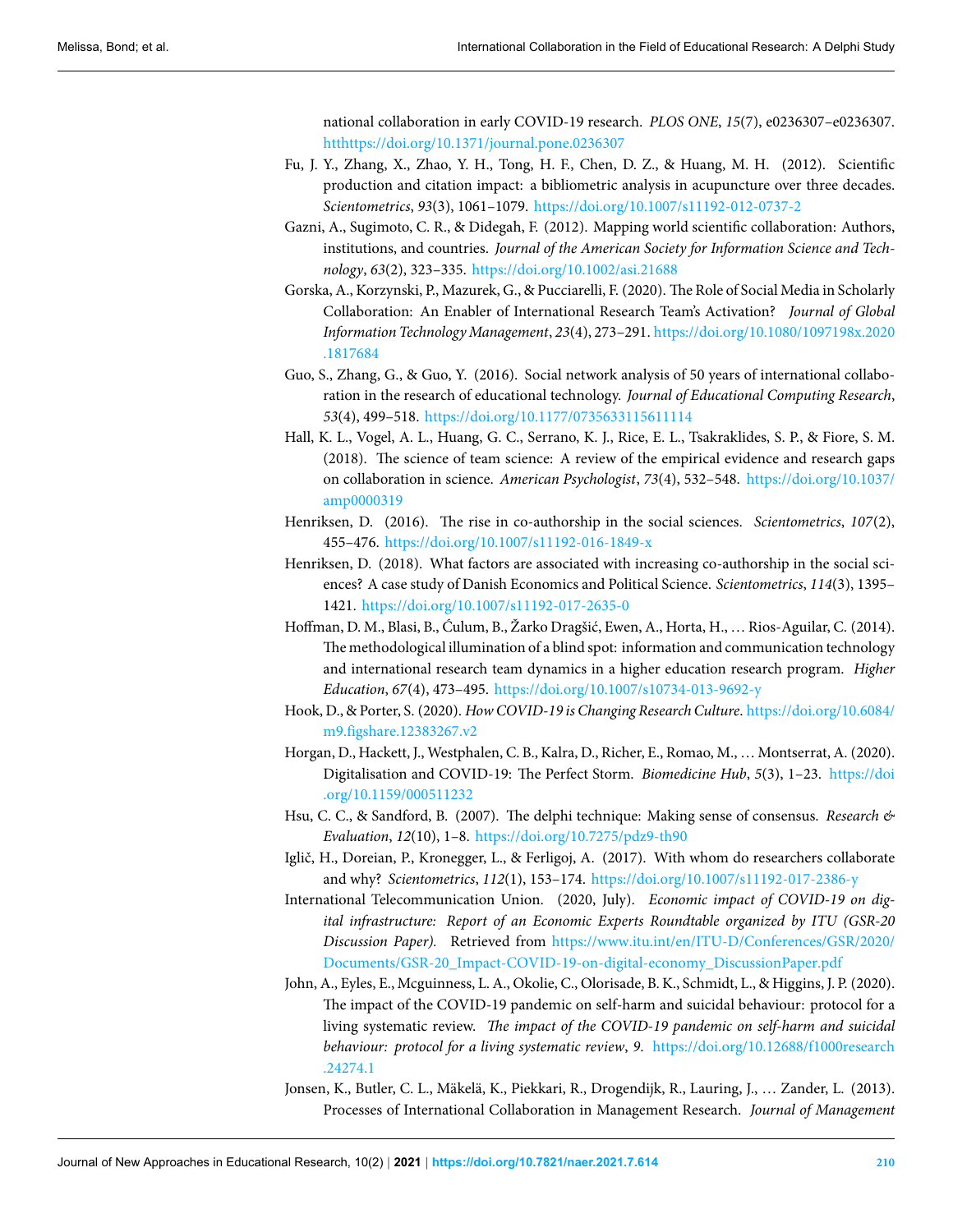*Inquiry*, *22*(4), 394–413. <https://doi.org/10.1177/1056492612464429>

- <span id="page-21-3"></span>Kahn, M. (2018). Co-authorship as a proxy for collaboration: a cautionary tale. *Science and Public Policy*, *45*(1), 117–123. <https://doi.org/10.1093/scipol/scx052>
- <span id="page-21-9"></span>Kato, M., & Ando, A. (2013). The relationship between research performance and international collaboration in chemistry. *Scientometrics*, *97*(3), 535–553. [https://doi.org/10.1007/s11192](https://doi.org/10.1007/s11192-013-1011-y) [-013-1011-y](https://doi.org/10.1007/s11192-013-1011-y)
- <span id="page-21-8"></span>Katz, J. S., & Martin, B. R. (1997). What is research collaboration? *Research Policy*, *26*, 917–918. [https://doi.org/10.1016/S0048-7333\(96](https://doi.org/10.1016/S0048-7333(96)
- <span id="page-21-6"></span>Khor, K. A., & Yu, L. G. (2016). Influence of international co-authorship on the research citation impact of young universities. *Scientometrics*, *107*(3), 1095–1110. [https://doi.org/10.1007/](https://doi.org/10.1007/s11192-016-1905-6) [s11192-016-1905-6](https://doi.org/10.1007/s11192-016-1905-6)
- <span id="page-21-16"></span>King, K. (1985). North-South Collaborative Research in Education. *International Journal of Educational Development*, *5*(3), 183–191.
- <span id="page-21-14"></span>Ku, M., Gil-Garcia, J. R., & Zhang, J. (2016). The emergence and evolution of cross-boundary research collaborations: An explanatory study of social dynamics in a digital government working group. *Government Information Quarterly*, *33*(4), 796–806. [https://doi.org/10.1016/](https://doi.org/10.1016/j.giq.2016.07.005) [j.giq.2016.07.005](https://doi.org/10.1016/j.giq.2016.07.005)
- <span id="page-21-10"></span>Kuld, L., & O'Hagan, J. (2018). Rise of multi-authored papers in economics: Demise of the 'lone star' and why? *Scientometrics*, *114*(3), 1207–1225. <https://doi.org/10.1007/s11192-017-2588-3>
- <span id="page-21-13"></span>Kumar, S. (2018). Ethical concerns in the rise of co-authorship and its role as a proxy of research collaborations. *Publications*, *6*(3), 1–9. <https://doi.org/10.3390/publications6030037>
- <span id="page-21-2"></span>Kumar, S., & Ratnavelu, K. (2016). Perceptions of Scholars in the Field of Economics on Co-Authorship Associations: Evidence from an International Survey. *PLOS ONE*, *11*(6), e0157633–e0157633. <https://doi.org/10.1371/journal.pone.0157633>
- <span id="page-21-4"></span>Kwiek, M. (2018). International research collaboration and international research orientation: Comparative findings about European academics. *Journal of Studies in International Education*, *22*(2), 136–160. <https://doi.org/10.1177/1028315317747084>
- <span id="page-21-17"></span>Kwiek, M. (2019a). *Internationalisation of EU research organisations: A bibliometric stocktaking study*. <https://doi.org/10.2861/68729>
- <span id="page-21-5"></span>Kwiek, M. (2019b). Social stratification in higher education: What it means at the micro-level of the individual academic scientist. *Higher Education Quarterly*, *81*(1), 1–26. [https://doi.org/](https://doi.org/10.1111/hequ.12221) [10.1111/hequ.12221](https://doi.org/10.1111/hequ.12221)
- <span id="page-21-11"></span>Kwiek, M. (2020a). Internationalists and locals: international research collaboration in a resourcepoor system. *Scientometrics*, *124*(1), 57–105. <https://doi.org/10.1007/s11192-020-03460-2>
- <span id="page-21-12"></span>Kwiek, M. (2020b). What Large-Scale Publication and Citation Data Tell Us About International Research Collaboration in Europe: Changing national patterns in global contexts. *Studies in Higher Education*, *45*(4), 1–24. <https://doi.org/10.1080/03075079.2020.1749254>
- <span id="page-21-7"></span>Leahey, E. (2016). From Sole Investigator to Team Scientist: Trends in the Practice and Study of Research Collaboration. *Annual Review of Sociology*, *42*(1), 81–100. [https://doi.org/10.1146/](https://doi.org/10.1146/annurev-soc-081715-074219) [annurev-soc-081715-074219](https://doi.org/10.1146/annurev-soc-081715-074219)
- <span id="page-21-1"></span>Lee, J. J., & Haupt, J. P. (2020a). International Research Collaborations on COVID-19 Amidst Geopolitical Tensions with China. , 1–11. <https://doi.org/10.21203/rs.3.rs-37599/v1>
- <span id="page-21-0"></span>Lee, J. J., & Haupt, J. P. (2020b). Scientific globalism during a global crisis: Research collaboration and open access publications on COVID-19. *Higher Education*, *81*, 949–966. [https://doi.org/](https://doi.org/10.1007/s10734-020-00589-0) [10.1007/s10734-020-00589-0](https://doi.org/10.1007/s10734-020-00589-0)
- <span id="page-21-15"></span>Linstone, H. A., & Turoff, M. (2002). *The Delphi Method: Techniques and Applications*. Retrieved from [https://www.researchgate.net/file.PostFileLoader.html?id=](https://www.researchgate.net/file.PostFileLoader.html?id=563b341d5cd9e375988b45bc&assetKey=AS%3A292381292285964%401446720541026) [563b341d5cd9e375988b45bc&assetKey=AS%3A292381292285964%401446720541026](https://www.researchgate.net/file.PostFileLoader.html?id=563b341d5cd9e375988b45bc&assetKey=AS%3A292381292285964%401446720541026)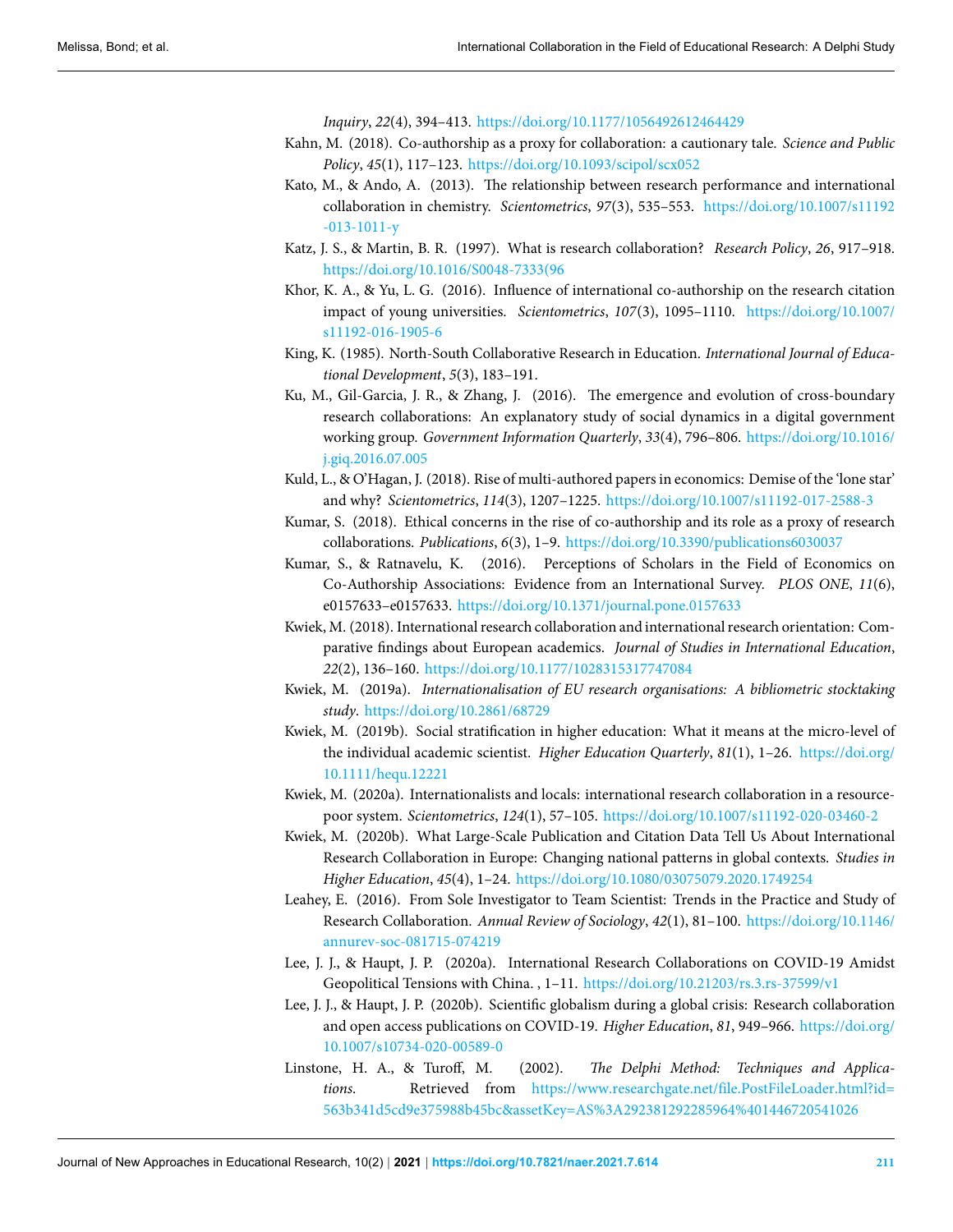- <span id="page-22-0"></span>Macfarlane, B. (2017). The paradox of collaboration: a moral continuum. *Higher Education Research & Development*, *36*(3), 472–485. <https://doi.org/10.1080/07294360.2017.1288707>
- <span id="page-22-7"></span>Mali, F., Pustovrh, T., Cugmas, M., & Ferligoj, A. (2018). The personal factors in scientific collaboration: views held by Slovenian researchers. *Corvinus Journal of Sociology and Social Policy*, *9*(2), 3–24. <https://doi.org/10.14267/cjssp.2018.2.01>
- <span id="page-22-3"></span>Marín, V. I., & Zawacki-Richter, O. (2019). Scientific Communication between Spanish and English Educational Technology Journals. A Citation Analysis of eight Journals. *Journal of New Approaches in Educational Research*, *8*(2), 96–96. <https://doi.org/10.7821/naer.2019.7.393>
- <span id="page-22-10"></span>Mason, S. (2020). Adoption and usage of Academic Social Networks: a Japan case study. *Scientometrics*, *6*(1), 1–17. <https://doi.org/10.1007/s11192-020-03345-4>
- <span id="page-22-15"></span>Matthews, K. R. W., Yang, E., Lewis, S. W., Vaidyanathan, B. R., & Gorman, M. (2020). International scientific collaborative activities and barriers to them in eight societies. *Accountability in Research*, *27*(8), 477–495. <https://doi.org/10.1080/08989621.2020.1774373>
- <span id="page-22-6"></span>Melin, G. (2000). Pragmatism and self-organization. *Research Policy*, *29*(1), 31–40. [https://doi.org/](https://doi.org/10.1016/s0048-7333(99)00031-1) [10.1016/s0048-7333\(99\)00031-1](https://doi.org/10.1016/s0048-7333(99)00031-1)
- <span id="page-22-14"></span>Muriithi, P., Horner, D., & Pemberton, L. (2016). Factors contributing to adoption and use of information and communication technologies within research collaborations in Kenya. *Information Technology for Development*, *22*, 84–100. [https://doi.org/10.1080/02681102.2015](https://doi.org/10.1080/02681102.2015.1121856) [.1121856](https://doi.org/10.1080/02681102.2015.1121856)
- <span id="page-22-9"></span>Muriithi, P., Horner, D., Pemberton, L., & Wao, H. (2018). Factors influencing research collaborations in Kenyan universities. *Research Policy*, *47*(1), 88–97. [https://doi.org/10.1016/](https://doi.org/10.1016/j.respol.2017.10.002) [j.respol.2017.10.002](https://doi.org/10.1016/j.respol.2017.10.002)
- <span id="page-22-4"></span>National Science Foundation. (2020). *Dear Colleague Letter: Future of International Research Collaboration Post COVID-19*. Retrieved from [https://www.nsf.gov/pubs/2020/nsf20132/](https://www.nsf.gov/pubs/2020/nsf20132/nsf20132.jsp) [nsf20132.jsp](https://www.nsf.gov/pubs/2020/nsf20132/nsf20132.jsp)
- <span id="page-22-5"></span>Niederkrotenthaler, T., Gunnell, D., Arensman, E., Pirkis, J., Appleby, L., Hawton, K., … Platt, S. (2020). Suicide Research, Prevention, and COVID-19. *Crisis*, *41*(5), 321–330. [https://doi.org/](https://doi.org/10.1027/0227-5910/a000731) [10.1027/0227-5910/a000731](https://doi.org/10.1027/0227-5910/a000731)
- <span id="page-22-12"></span>Okoli, C., & Pawlowski, S. D. (2004). The Delphi method as a research tool: an example, design considerations and applications. *Information & Management*, *42*(1), 15–29. [https://doi.org/](https://doi.org/10.1016/j.im.2003.11.002) [10.1016/j.im.2003.11.002](https://doi.org/10.1016/j.im.2003.11.002)
- <span id="page-22-13"></span>O'Neill, S., Scott, M., & Conboy, K. (2011). A Delphi study on collaborative learning in distance education: The faculty perspective. *British Journal of Educational Technology*, *42*(6), 939–949. <https://doi.org/10.1111/j.1467-8535.2010.01132.x>
- <span id="page-22-16"></span>Payumo, J., Sutton, T., Brown, D., Nordquist, D., Evans, M., Moore, D., & Arasu, P. (2017). Input– output analysis of international research collaborations: a case study of five U.S. universities. *Scientometrics*, *111*(3), 1657–1671. <https://doi.org/10.1007/s11192-017-2313-2>
- <span id="page-22-2"></span>Ponomariov, B., & Boardman, C. (2016). What is co-authorship? *Scientometrics*, *109*(3), 1939–1963. <https://doi.org/10.1007/s11192-016-2127-7>
- <span id="page-22-8"></span>Queen's University Belfast. (2020). *Why a collaborative research culture is needed to address the COVID-19 challenge.* Retrieved from [https://www.qub.ac.uk/coronavirus/analysis](https://www.qub.ac.uk/coronavirus/analysis-commentary/collaborative-research-culture-needed-to-address-covid-19/) [-commentary/collaborative-research-culture-needed-to-address-covid-19/](https://www.qub.ac.uk/coronavirus/analysis-commentary/collaborative-research-culture-needed-to-address-covid-19/)
- <span id="page-22-1"></span>Remedios, L., & Gummesson, C. (2018). Learning with and from each other: promoting international and interprofessional collaborations in physiotherapy education research – a literature review. *Physical Therapy Reviews*, *23*(1), 4–10. [https://doi.org/10.1080/10833196.2018](https://doi.org/10.1080/10833196.2018.1449792) [.1449792](https://doi.org/10.1080/10833196.2018.1449792)
- <span id="page-22-11"></span>Salinas, J., & Marín, V. I. (2019). Metasíntesis cualitativa sobre colaboración científica e identidad digital académica en redes sociales. *RIED. Revista Iberoamericana De Educación a Distancia*,